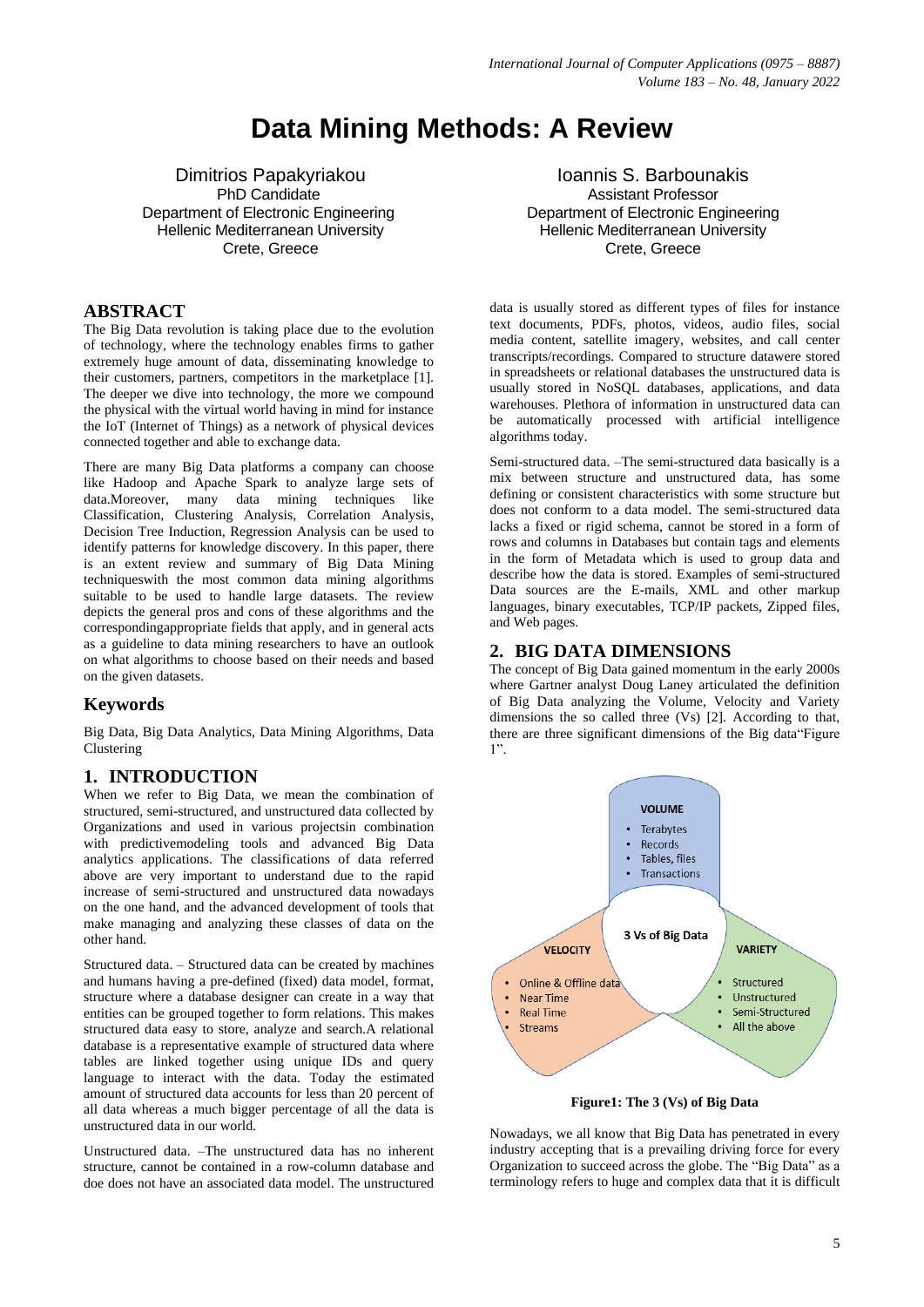*International Journal of Computer Applications (0975 – 8887) Volume 183 – No. 48, January 2022*

to process them by using traditional methods compared to old fashioned data.It is fine whenever business is dealing with data using excel sheets and databases, however when the data cannot be fitted with such tools, then we think about Big Data and Analytics.

Volume. – When we refer to volume, we mean the size of huge amount of data setslying between terabytes and zettabytes, from variety of Sources. Sources such as business transactions, smart Internet of Things (IoT) sensor devices, social media, and other e-commerce platforms where get realtime, structured, and unstructured data.It is estimated that 2.5 quintillion bytes of data is created each day. According to McAffe and Brynjolfsson more data crosses the internet every second than the total amount of data stored online 20 years ago [3]. The Volume of data created, captured, copied, and consumed worldwide is forecast to increase rapidly reaching 59 zettabytes in 2020 and 149 zettabytes in 2024 [4].

Velocity. – Broadly speaking Velocity refers to the speed of generating, processing, and analyzing the data. Nowadays, it is crucial for the Organization to have the information quickly as close to real-time as possible in the sense of paying much more importance to Velocity than to volume giving to Organizations bigger comparative advantage [5], [6], [7]. The appropriate business decisions are strongly dependent to the data availability at the right time since after a couple of hours there may be useless under certain circumstances. For instance, in a machine learning service running in a social media platform with billions of users who post and upload messages or photos and videos, there is a continues transactions of petabytes of data that is being transferred from millions of devices. As we can understand the rate of the volume data that inflows per second is very high defining the velocity of the data. A representative example of data generated with such a high velocity will be Twitter messages and Facebooks posts. Another example of velocity is the sensor data with the Internet of Things (IoT) evolution where the connected sensors are taking off at a dramatic rate with data being transmitted at a near constant rate. Another example of velocity is the packet analysis for cybersecurity, where unfortunately threatening payloads can be hidden in a data flow passing through the firewall. Those data must be investigated and analyzed for patterns of suspect behavior and the situation is getting harder as more data is protected using encryption and the malware payloads are inside the encrypted packets.

Variety. – Variety refers to different data types of formats, namely, the diversity of data types and data sources, from structured numeric data stored in traditional databases to unstructured data types such as text documents, PDFs, photos, videos, audio files, social media content, XML and so on. These kind of heterogeneous data sets possess a big challenge for big data analytics and requires distinct processing capabilities and specialist algorithms [5], [8]. A typical example of high variety of data sets would be the Closedcircuit television (CCTV) audio and video generated in a surveillance area in a city. More than 80 % of the data in the world today is unstructured and at first look does not show any clue of relationships.Moreover, when it comes to Big Data, two additional dimensions are under consideration, the Veracity, and the Value, "Figure 2".



**Figure2: The 5 (Vs) of Big Data**

Veracity. – Veracity refers to the quality, the accuracy, and the reliability of the collected data since data comes from so many different sources. The first side of the Veracity in Big data it is not just the quality itself but how trustworthy are the data type, the data source considering abnormalities, inconsistencies, duplication as well [5], [6], [9]. The second side of data veracity involves the processing method of the data and the adequate output to objectives based on business needs.

Value. – Value refers to an organization's ability to transform those huge amounts of data into real business since accurate data enables businesses as a steppingstone to get closer to their customer needs and expectations. Namely, Value denotes the *added value* for companies where huge amounts of data (Volume) from highly diverse sources (Variety) with different quality (Validity) are used to quickly make vital business decisions to gain comparative advantage [7], [9].

## **3. DATA MINING METHODS**

When we refer to data mining, we mean the process of finding potentially useful patterns by using huge data sets. During this process, Machine Learning, Statistics, and Artificial Intelligent (AI) is used to extract information about the probability of future events.The diversified aspects of data mining comprise data classification, data integration, data transformation, data discretization, and pattern evaluation and more.Data mining techniques are used to discover hidden and unsuspected relationships amongst the data and used for marketing, sales, fraud detection, scientific discoveries,product development, healthcare, and education. Moreover, data mining techniques are used by the Organizations to solve business problems such as increasing revenues, acquiring new customers, improving cross-selling and up-selling, increasing Return of Investment (ROI) from marketing campaigns. As a result, the Organizations deliver consistent results that keep businesses ahead of the competition.

#### **3.1 Association Rule Learning**

In data science, the association rules technique is used to discover correlations between seemingly independent relational and transactional databases and datasets,and to observe frequently occurring patterns. The constraints on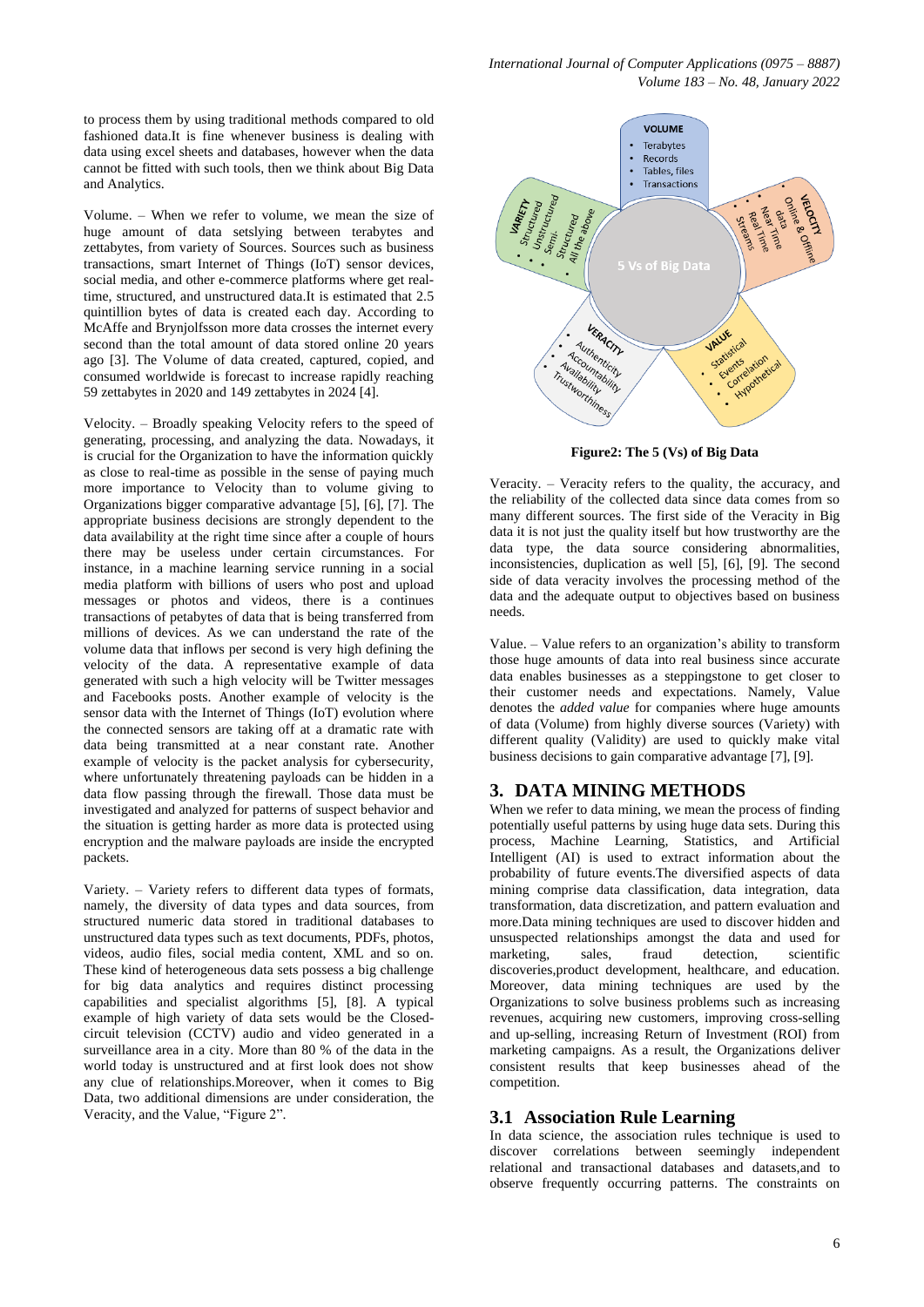various measures of significance and interest are used, so that to select the suitable rules among the set of all possible rules.An association rule has always two parts, the antecedent (if) and a consequent (then) where an antecedent is something that is found in data, and a consequent is an item that is found in combination with the antecedent. The two primary patterns that association rules use is support andconfidence which are user defined measures of interestingness [10].

Support. –Support is the measure of how frequent an itemset appears in the dataset where for a given rule, *itemset* is the list of all the items in the antecedent and the consequent.

Support  $(\{X\} \to \{Y\}) = \frac{Transactions \ containing \ both \ X \ and \ Y}{Total \ number \ of \ transitions}$ Total number of transactions  $frq(X,Y)$ N (1)

In other words, support denotes the frequency of the rule within transactions. A high value means that the rule involves a great value of database.

Confidence. –Confidence is the measure of the likeliness of occurrence of consequence on the cart given that the cart already has the antecedents.

Confidence 
$$
(\lbrace X \rbrace \rightarrow \lbrace Y \rbrace)
$$
 =  
\n*Transactions containing both X and Y* =  $\frac{fq(X,Y)}{fq(X)}$  (2)

The most common Algorithms used in Association Rule techniques are the "Apriori Algorithm", the "Eclat Algorithm" and the "Frequent Pattern (FP) Growth Algorithm". The association rule mining is suitable for non-numeric, categorical data, in the Market Basket Analysis, Medical diagnosis, Protein sequences, Census data analysis, and Customer Relationship Management (CRM) of credit card business.

#### **3.2 Classification**

Classification is named the problem of predicting a discrete random variable Y from another random variable X and sometimes is called discrimination, or pattern classification or pattern recognition. Classification is a method which categorizes data into a definite number of classes and in turn label areassigned to each class. The main idea of the Classification algorithms is to predict the target class by analyzing the training dataset namely, to categorize the data into a given number of classes. We use the training set of data to get better boundary conditions and to assign the new data to preset categories or classes[11], [12]. Classification techniques are used to predict the group membership or class therefornamed classification techniques) of individuals (data), for predefined group membershipsand also to describe which characteristics of individuals can predict their group membership.

The types of Classification Algorithms can be broadly classified as following:

#### *3.2.1 Linear Classifiers:*

Linear classifiers use classification on a linear function of inputs, that is to say, linear models for classification separate input vectors into classes using linear decision boundaries.

Logistic Regression. –Logistic regression is a classification method that models the probability of an observation to one of two classes and like all regression analysis, the logistic

regression is a predictive analysis. Logistic regression is used to describe data explaining the relationship between one dependent binary variable and one or more nominal, ordinal, interval, or ratio-level independent variables. The heart of the matter of the logistic regression analysis is the task to estimate the log odds of an event.

A statistical model typically used to model a binary dependent variable with the help of logistic function or using another name for logistic function as sigmoid function and given by equation(3).

$$
F(x) = \frac{1}{1 + e^{-x}} = \frac{e^x}{1 + e^x} \tag{3}
$$

This function helps the logistic regression to squeeze the values from  $(-k, k)$  to  $(0, 1)$ . From mathematical point of view, logistic regression starts from a linear equation, where this equation is constituted of log-odds which is further passed through a sigmoid function which squeezes the output of the linear equation to a probability between  $[0, 1]$ . As a result, we can choose a decision boundary and use this probability to conduct classification task. In logistic regression, the odds of an event occurring can be given by the formula:

$$
logit = log odds where odds = \frac{P(event)}{1 - P(event)} =
$$
  

$$
e^{w_0 + w_1 x_1 + \cdots + w_n n}
$$
 (4)

The log odds of an event are given by taking (log) of equation (1)

$$
logit(p) = log\left(\frac{p(x)}{1-p(x)}\right) = log[(e^{w_0 + w_1 x_1 + \cdots + w_n x_n})] = w_0 + w_1 x_1 + \cdots + w_n x_n
$$
 (5)

The odds ratio is log transformed to remove the restricted range as probabilities are in the range  $p(x) \in [0, 1]$ ,  $x \in R$ . Log transformation changes this to values from negative infinity to positive infinity and moreover the log values are easier to interpret.

Naïve Bayes Classifier. –A classifier is a function (f) that maps input feature vectors  $[x \in X]$  to output class labels  $[y \in \{1, ..., C\}]$  where  $[X]$  is the feature space. We typically assume  $[X \in R^D$  or  $X = \{0, 1\}^D$ , i.e that the feature vector is a vector of (D) real numbers or (D) binary bits, but broadly speaking, we may mix discrete and continues feature. We assume the class labels are unordered (categorical) and mutually exclusive. This classifier is based on the Bayes' Theorem and the maximum posteriori hypothesis.Bayes theorem provides a way of calculating posterior probability  $[P(A|B)]$  from  $P(A)$ ,  $P(x)$  and  $P(A|B)$ , (6).

$$
P(c|B) = \frac{P(c \cap B)}{P(B)} = \frac{P(c) \cdot P(B|c)}{P(B)}
$$
(6)

Where:

 $P(c|B)$ : Posterior Probability of class (c, target) given predictor (x, attributes), meaning how often (c) happens given that (B) happens.

 $P(c)$ : is the prior probability of class.

 $P(B|c)$  : is the likelihood, which is the probability of predictor given class, meaning how often (B) happens given that (A) happens.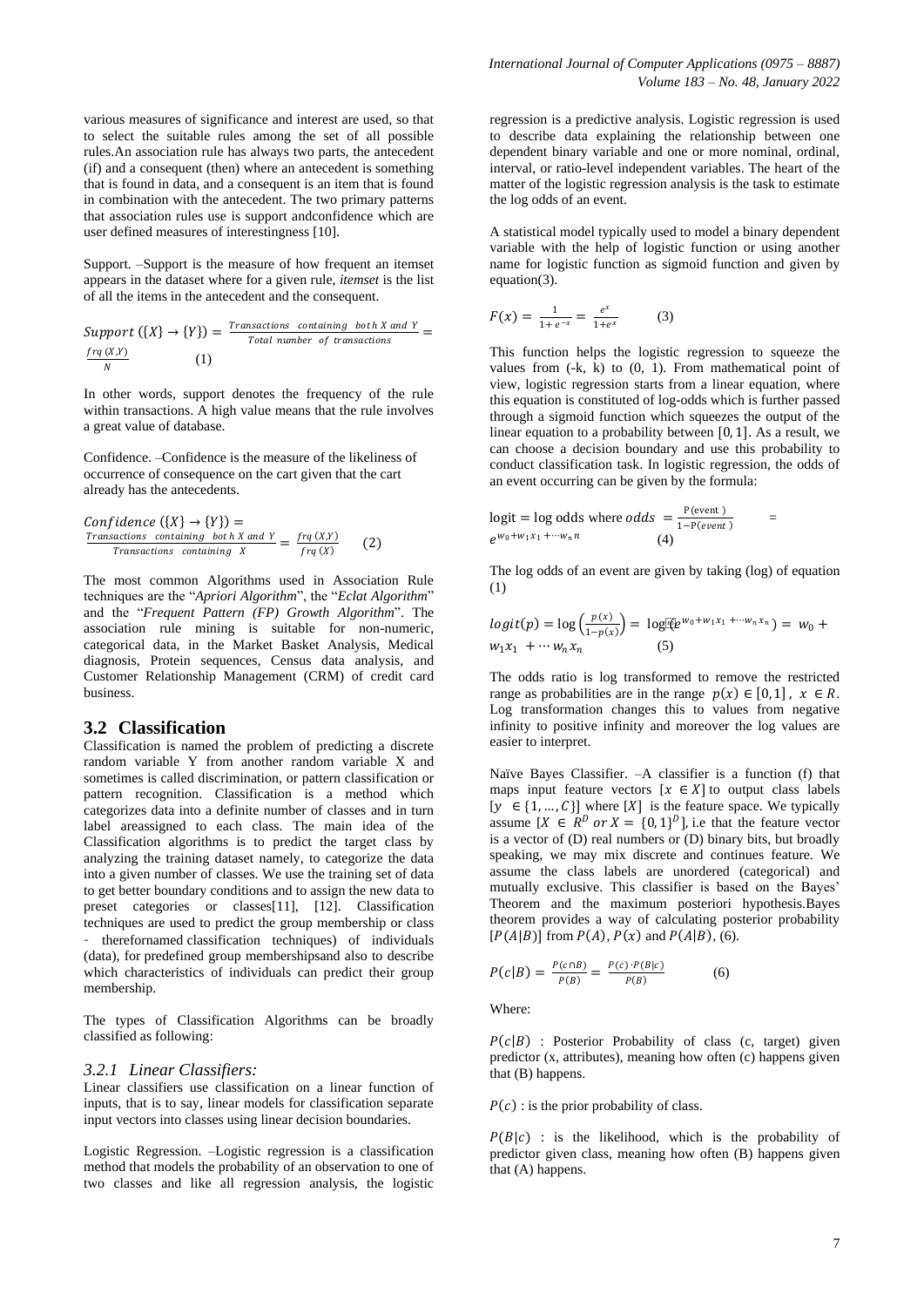$P(B)$ : is the prior probability of predictor, meaning how likely (B) is on its own.

In simple terms, a Naive Bayes classifier assumes that the presence of a particular feature in a class is unrelated to the presence of any other feature. Naive Bayes algorithms are used in *real time prediction*, where it is easy and fast to predict class of test data set, in *multi class prediction*, which performs well. Moreover, Naive Bayes algorithms are used in *Text classification*, in*Spam Filtering* and*Sentiment Analysis*, for instancein social media analysis, to identify positive and negative customer sentiments and lastly, to build *Recommendation Systems*that uses machine learning and data mining techniques to filter unseen information.

Fisher's Linear Discriminant. – Linear Discriminant Analysis (LDA) and sometimes also called Fisher's Linear Discriminant is a linear classifier that projects a p-dimensional feature vector onto a hyperplane that divides the space into two half-spaces where each half-space represents a class [+1 or −1].This methodology relies on projecting points into a line and the outputs of this methodology are precisely the decision surfaces or the decision regions for a given set of classes [13].The decision boundary (7) is characterized by the hyperplane's normal vector (w) and the threshold (*w*0).

$$
[w_1 \dots, w_p]^T [w_1 \dots, w_p] + w_0 = w^T x + w_0 = 0(7)
$$

Given a new input vector  $(X \in X^p)$ , classification is achieved by computing (8) and assigning the resulting class label  $(y = -1 \text{ or } y = +1)$ to the input  $(x)$ .

$$
y = sign (w^T \cdot x + w_0) \tag{8}
$$

To compute  $(w)$ , (LDA) assumes that the class-conditional distributions  $P(x|c = 1$  and  $P(x|c = 2)$  are normal distributions with mean  $(\mu_c)$  and covariance  $(\Sigma_c)$  for  $c \in$ {1,2}, [14]. LDA is an extremely popular dimensionality reduction technique which become critical in machine learning,and it is commonly used in the pre-processing step in machine learning and pattern classification projects.

#### *3.2.2 Support Vector Machines*

Support Vector Machines (SVMs) are a set of supervised learning methods used for *classification*, *regression,* and *outliers' detections*. This technique is very effective in high dimensional spaces and still remain effective in cases where number of dimensions is greater than the number of samples. Moreover, SVMsworks pretty well when there is a clear margin of separation between classes. On the other hand, SVM algorithm is not suitable for large data sets, do not provide probability estimates, and does not perform well when the target classes are overlapping. In addition, in cases where the number of features for each datapoint exceed the number of training data samples, the SVM technique will underperform [15], [16].

The essence of the SVM is simply involves finding a boundary that separates different classes from each other where in 2-dimentional space, the boundary is named a line, in 3-dimensionnaly space the boundary is named plane and finally in greater dimension than 3 the boundary is called hyperplane. The math behind the SVM is depicted below:

MINIMIZE 
$$
a_0 \dots a_m
$$
:  $\sum_{j=1}^n MAX \{0, 1 - (\sum_{i=1}^m a_i x_{ij} + a_0) y_j\} + \lambda \sum_{i=1}^m (a_i)^2$  (9)

where the first part of the formula (9):

$$
\sum_{j=1}^{n} MAX\{0, 1 - (\sum_{i=1}^{m} a_i x_{ij} + a_0) y_j\}
$$
 focuses on

minimizing the error, the number of falsely classified points, that the SVM makes, and

the second part of the formula (9):

$$
\lambda \sum_{i=1}^m (a_i)^2
$$

focuses on maximizing the margin, between the two classes.

SVM's are powerful and flexible supervised machine learning algorithms which are used both for classification and regression with astonishing real-life applications such as:

*Inverse Geo-sounding Problems* where the SVM's helps to determine the layered structure of the planet.

*Seismic Liquefaction Potential*, with great result accuracy. In this category we use the Standard Penetration Test (SPT) and the Cone Penetration Test (CPT) to check the occurrence and non-occurrence of liquefaction.

*Protein Fold and Remote Homology Detection*, where different methods to solve the kernel functions that are being used. The kernel functions help to find the similarity between different protein sequences.*Facial Expression Classification* where the SVM's have great use in various life-care systems in normal happy or sad look classification.

## *3.2.3 Quadratic classifiers*

QuadraticDiscriminant Analysis (QDA) is closely related to Linear Discriminant Analysis (LDA) with the assumption that the measurements from each class are normally distributed.Quadratic discriminant analysis (QDA) is a variant of LDA that allows for non-linear separation of data.QDA is particularly useful if there is prior knowledge that individual classes exhibit distinct covariances. On the other hand, a disadvantage of QDA is that it cannot be used as a dimensionality reduction technique.

A *quadratic discriminant function* is a mapping  $q : X \rightarrow$ with

$$
g(x) = \frac{1}{2}x^T W_x + w^T x + w_0, \qquad (10)
$$

for some *matrix* $W \in R^{dxd}$ , some *vector* $W \in R^d$ , and some scalar  $w_0 \in R$ . In quadratic discriminant function, the model parameter is  $\theta = \{W, w, w_0\}$  and depending on  $(W)$  the geometry of  $(g)$ can be convex, concave or neither.

#### *3.2.4 Kernel Estimation*

A Kernel Distribution is a non-parametric representation of the Probability Destiny Function (PDF) of a random variable. The kernel distribution can be used when a parametric distribution cannot properly describe the data, or in case it is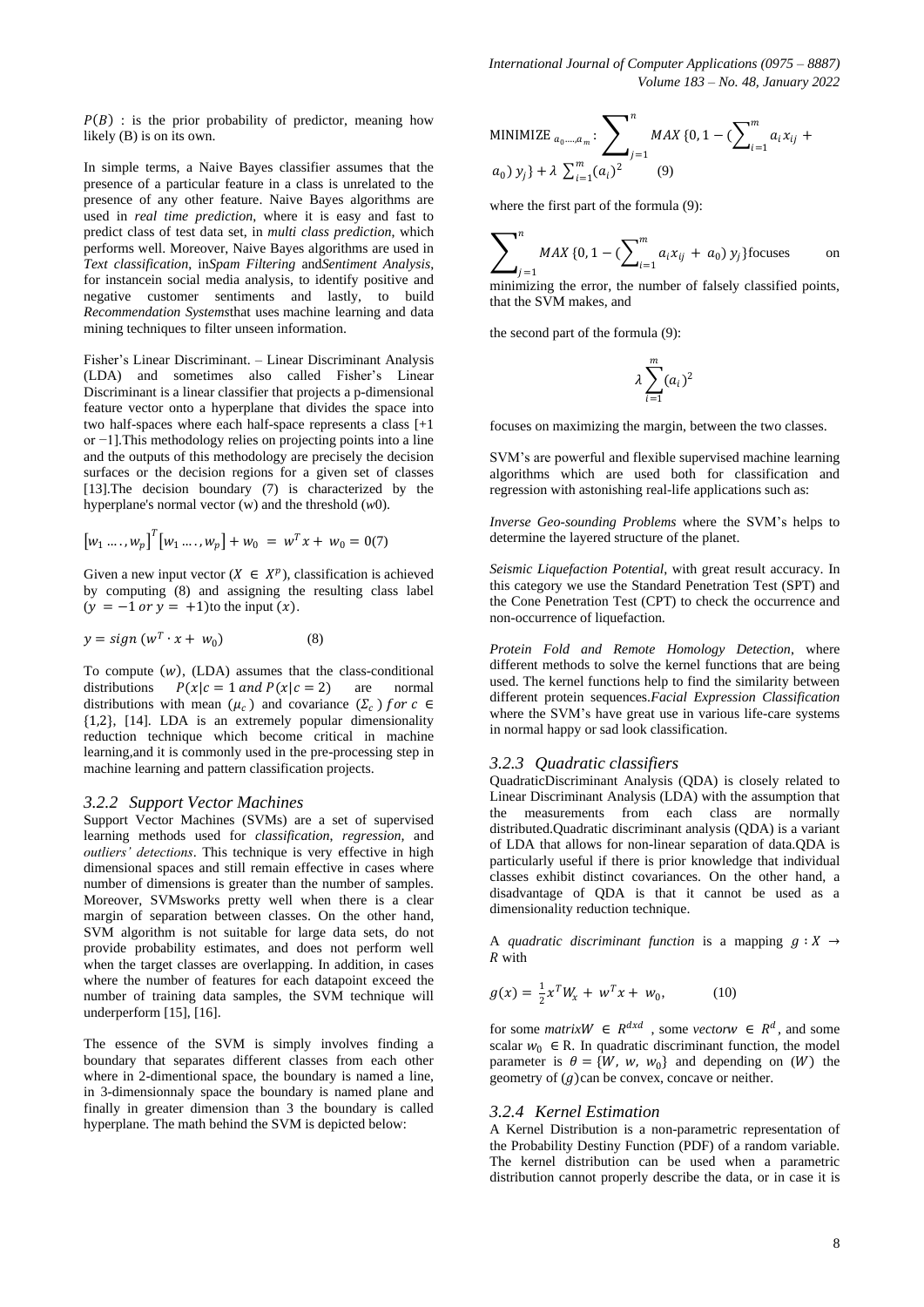wanted to avoid making assumptions about distribution of the data. Since the kernel density estimator is the estimated Probability Destiny Function (PDF), for any real values of  $(x)$ , the kernel estimator's formula is given below:

$$
\widehat{f}_h(x) = \frac{1}{nh} \sum_{i=1}^n K\left(\frac{x - x_i}{h}\right) \tag{11}
$$

Where  $x_1, x_2, ..., x_n$  are random samples from an unknown distribution,  $(n)$  is the sample size,  $K(\cdot)$  is the kernel smoothing function, and  $(h)$  is the bandwidth.

K-Nearest Neighbor. –K-Nearest Neighbor (KNN) algorithm is very simply used to solve classification problems where (K) is the number of neighbors in KNN. The principle behind nearest neighbor methods is to find a predefined number of training samples closest in distance to the new point and predict the label from these. Broadly speaking, the distance can be any metric measuresuch as Hamming distance, Manhattan distance, Minkowski distance where the standard Euclidean distance is the most common choice. Despite the fact that KNN is very easy to implement, where the  $(K)$  value is needed and the distance function (e.g Euclidean), the KNN requires no training before making predictions, new data can be added seamlessly which will not impact the accuracy of the algorithm. Moreover, there is no training period for it, where it stores the training dataset and learns from it only at the time of making real time predictions. As a result, the KNN algorithm is much faster than other algorithms that require training. On the other side, the KNN does not work well with large dataset where performance degradation appears and does not work well with high dimensional data where it becomes difficult for the algorithm to calculate the distance in each dimension. Moreover, the KNN needs to proceed with standardization and normalization before applying the algorithm to any dataset and needs to manually impute missing values and remove outlierssinceKNN is sensitive to noise in the dataset.

Assuming that we have a dataset where  $(X)$  is a matrix of features from an observation and  $(Y)$  is a class label, the formula that estimates the conditional distribution  $(Y)$  given  $(X)$ classifying an observation to the class with the highest probability is depicted below:

$$
P_r(Y = j | X = x_0)^n = \frac{1}{k} \sum_{i \in \mathbb{N}^0} I(y_i = j)
$$
 (12)

Given a positive integer  $(k)$ , the  $(k - nearest neighbors)$ looks at the  $(k)$  observations closest to a test observation  $(x_0)$ the formula (12) estimates the conditional probability that it belongs to class  $(j)$ .

The distance between the input data point and other points in the training data can be calculated as such:

Euclidean distance 
$$
d(x, y) = \sqrt{\sum_{i=1}^{p} (x_i - y_i)^2}
$$
 (13)

Manhattan distance  $d(x, y) = \sum_{i=1}^{p} |x_i - y_i|^2$  (14)

Minkowski distance  $d(x, y) = (\sum_{i=1}^{p} (|\dot{x}_i - y_i|)^q)^{\frac{1}{q}}$  (15)

Where  $(x)$ , is a point with coordinates  $(x_1, x_2, ..., x_p)$ , and (y), is a point with coordinates  $(y_1, y_2, ..., y_p)$ . It should also be noted that all three distance measures are only valid for

continuous variables. In the instance of categorical variables, the Hamming distance must be used.

Hamming distance
$$
d(x, y) = \sum_{i=1}^{p} |x_i - y_i|
$$
 (16)  
 $x_i = y_i \Rightarrow d(x, y) = 0$   
 $x_i \neq y_i \Rightarrow d(x, y) = 1$ 

In case there is a mixture of numerical and categorical variables in the dataset it is necessary to standardize the training set.

#### *3.2.5 Decision Trees Induction*

Decision trees are the most popular representation of logicbased classifiers well presented in the literature [17], [18].There are three well known implementations of decision trees, the Classification and Regression Trees (CART) [17], and the Quinlan's univariate tree growing algorithm, which is known as Iterative Dichotomiser 3 algorithm (ID3) [19]. The third one is the C4.5 algorithm [20], which extends the ID3 algorithm by allowing the classification algorithm to deal with numbersand not just categorical values as the ID3 does.

Random Forests. –Random forest is a supervised learningalgorithm, very flexible, easy and one of the most used machine learning algorithmswhich produces great result most of the time. Random forest is based on bagging algorithm and uses Ensemble Learning technique where creates as many trees as possible on the subset of the data and combines the output of all the trees. As a result, we achieve overfitting problem reduction in the decision trees and also variance reduction, which eventually improve the accuracy. Random forest is used in both classification and regression problems and works well with categorical and continues variables. It uses rule-based approach of distance calculation and as a result no feature scaling (standardization and normalization) is needed.Nonlinear parameters do not affect the performance of a Random Forest unlike curve-based algorithms and is very stable and comparatively less impacted by noise.

On the other hand, the random forest creates a lot of trees, for instance it creates one hundred trees in *Pythonsklearn library-* and as a result requires much more computational power and resources in contrast with the decision tree which is simple and does not require so much computational resources.It also requires much time for training as it combines a lot of decision trees to determine the class and it suffers interpretability and fails to determine the significance of each variable due to the ensemble of decision trees.

In case of regression problems, when using the random forest algorithm, the Mean Squared Error (MSE) is used to determine how the data branches from each node [21].

$$
MSE = \frac{1}{N} \sum_{i=1}^{N} (f_i - y_i)^2
$$
 (17)

Where  $(N)$  is the number of data points,  $(f_i)$  is the value returned by the decision tree and  $(y<sub>i</sub>)$  is the value of the data point that are tested at a certain node.

The above formula (17) calculates the distance of each node from the predicted actual value, helping to decide which branch is the better decision for your forest.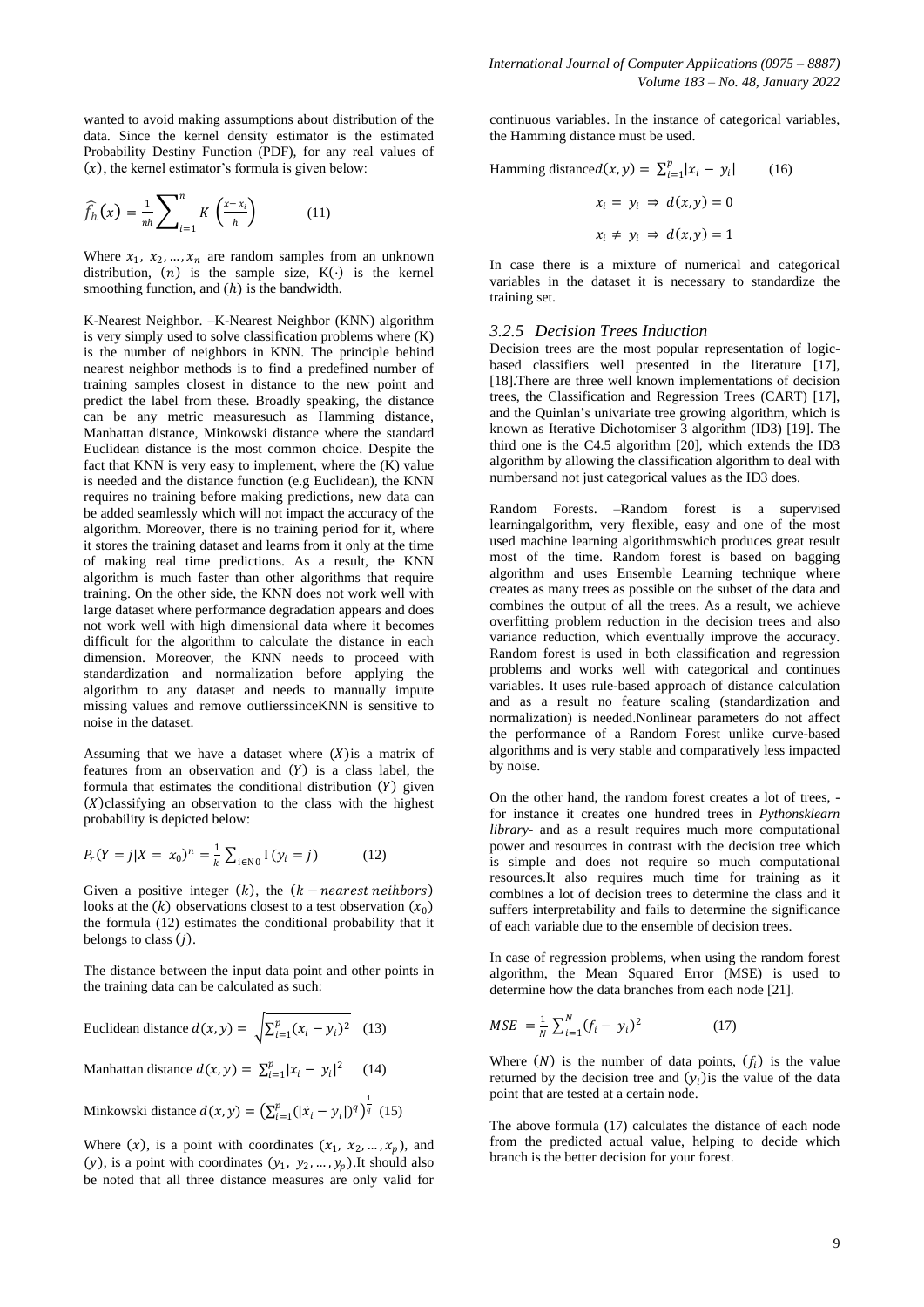In case we perform random forests based on classification data, it is often used the Gini Index, or the formula used to decide how nodes on a decision tree branch.

$$
Gini = 1 - \sum_{i=1}^{C} (p_i)^2
$$
 (18)

The formula (18) uses the class and probability to determine the Gini of each branch on a node, determining which of the branches is more likely to occur. The  $(p_i)$  represents the relative frequency of the class that is being observed in the dataset and  $(C)$  represents the number of classes.

The Random Forestsis a great choice in *Banking Sector* where problems such as loan default chance of a customer or for detecting any fraud transaction. Moreover, in healthcare sectors random forest can be used to identify the potential of a certain medicine or the composition of chemicals required for medicines. In addition, it be used in hospitals to identify the diseases suffered by a patient, the risk of cancer in a patient, and many other diseases where early analysis and research play a crucial role.

# *3.2.6 Neural Networks*

Neural networks are a set of algorithms, that try to find relationships in a dataset to recognize patterns by simulating the way of how the human brain works.The NeuralNetworks in fact cluster and classify, group unlabeled data according to similarities and classify data when they have labeled dataset to train on.In other words, NeuralNetworks are software routines that can learn from existing data and solve complex real-world problems with an efficient way.NeuralNetwork algorithms are designed to cluster raw input, recognize patterns, and interpret sensory data and despite their multiple advantages, significant computational resources are required.

There are several methods to teach a NeuralNetworkfocusing on the main three learning paradigms examined below:

Supervised Learning. – Supervised Learning (SL) is the machine learning process which is done under the seen label of observation variables contrary to the Unsupervised Learning where the response variables are not available. In (SL), datasets are trained with the training set to infer a Machine Learning algorithm and then will be used to label new observations from the testing set.Supervised learning can be separated into two types of problems when it comes to data mining:

*Classification* where an algorithm is used to accurately assign test data into specific categories meaning that it recognizes specific entities within the dataset and attempts to draw some conclusions on how those entities should be labeled or defined.

*Regression* where is used to understand the relationship between dependent and independent variables and makes projections for instance in businesses in terms of sales revenues. Very popular regression algorithms are the Linear Regression, the logistical regression, and the polynomial regression.

Supervised Machine Learning models can be used to build and advance a number of business applications such as, *Image and object-recognition,* where location, isolation, and object categorization out of videos or images, making them useful when applied to computer vision techniques and imagery analysis. Other applications that use Supervised Machine

Learning (SML) models are in *predictive analytics*helping business leaders justify decisions or pivot for the benefit of the organization and in customer sentiment analysis, gaining a better understanding of customer interactions and can be used to improve brand engagement efforts.Broadly speaking, the Supervised Machine Learning models challenge is that require certain levels of expertise to structure accurately, the training is very time intensive, and the datasets can have a higher likelihood of human error, resulting in algorithms learning incorrectly.Unlike unsupervised learning models, supervised learning cannot cluster or classify data on its own.

Unsupervised Learning. –Unsupervised Learning(UL) is a machine learning techniquewhere there is no need for users to supervise the model and instead the model work on its own to discover patterns and information that was previously undetected.The goal for unsupervised machine learning is to model the underlying structure or distribution in the data in order to learn more about the data, by using machine learning algorithms. Clustering and Association are two main types of Unsupervised learning.Unsupervised learning is much similar as a human learns to think by their own experiences, which makes it closer to the real Artificial Intelligence (AI).

Unsupervised learning can be separated into two types of problems when it comes to data mining:

*Clustering*which is a method of grouping the objects into clusters such that objects with most similarities remains into a group and has less or no similarities with the objects of another group.

*Association* where an association rule is an unsupervised learning method which is used for finding the relationships between variables in the large database.

The most popular unsupervised learning algorithms are the following: *K-means clustering*, *K-nearest neighbors (KNN),Hierarchical clustering*, *Anomaly detection*, *Neural Networks*, *Principal Component Analysis*, *Independent Component Analysis*, *Apriori, algorithm* and *Singular Value Decomposition*.

Unsupervised learning is used for more complex tasks compared to supervised learning because, since in unsupervised learning there are no labeled input data. In addition, unsupervised learning is preferable as it is easy to get unlabeled data in comparison to labeled data. As a result, Unsupervised learning is more challenging than other strategies due to the absence of labels. On the other side Unsupervised learning is intrinsically more difficult than supervised learning as it does not have corresponding output and moreover, the result of the unsupervised learning algorithm might be less accurate as input data is not labeled since the algorithm do not know in advance the exact output.

Reinforcement Learning. –Reinforcement Learning**(**RL) is a type of machine learning technique that enables an agent to learn in an interactive environment by trial and error using feedback from its own actions and experiences. In reinforcement machine learning, the machine learns by itself after making many mistakes and correcting themin turn. RL is one of the hottest research topics currently, is very common in robotics and its popularity is growing day by day.Reinforcement Learning method works on interacting with the environment, whereas the supervised learning method works on given sample data or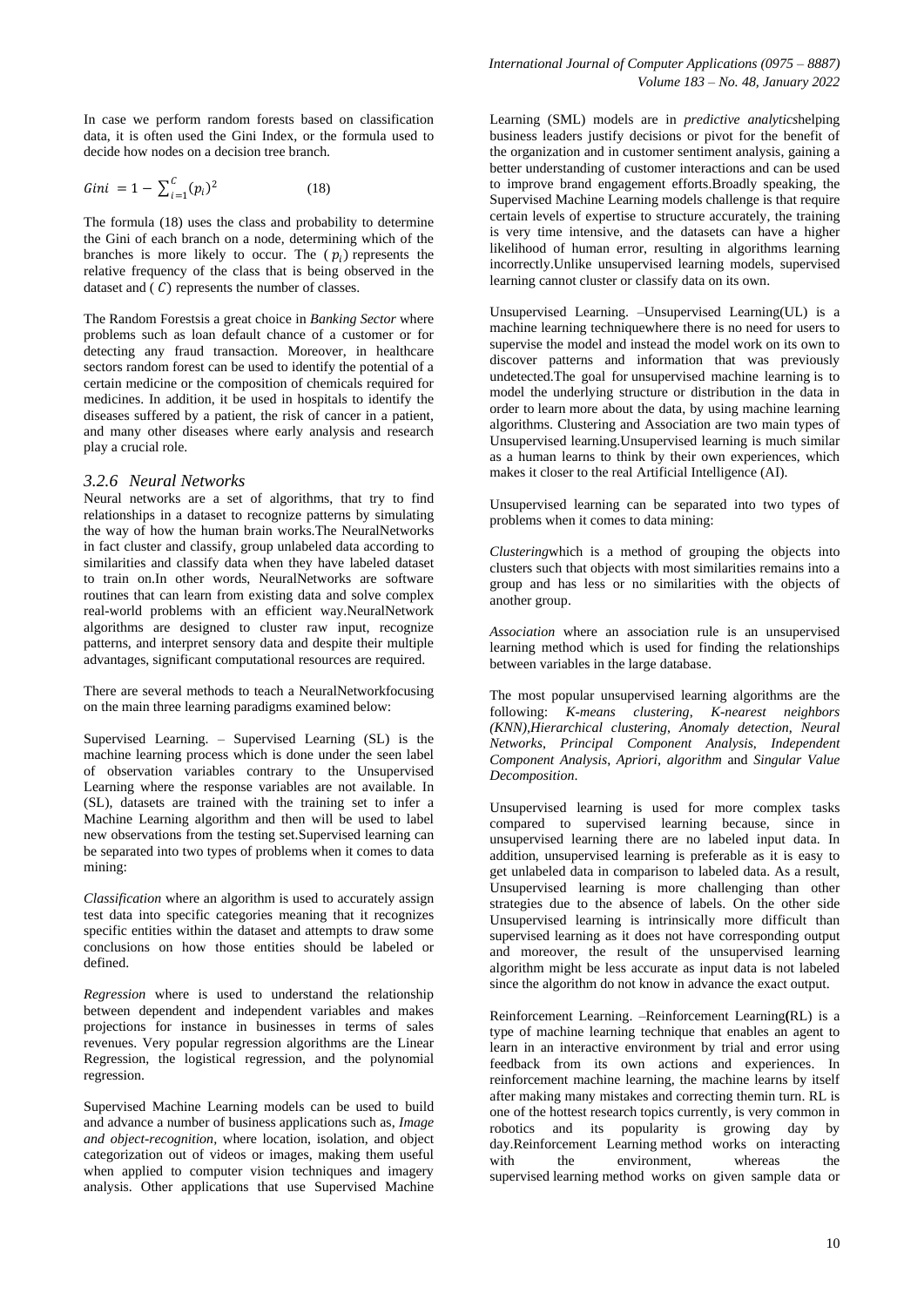There are two RL methods which is the "*Positive*" where it is defined as an event, that occurs because of specific behavior, increasing the strength and the frequency of the behavior and impacts positively on the action taken by the agent. The second method is called "*Negative*", and it is defined as strengthening of behavior that occurs because of a negative condition which should have stopped or avoided.The "*positive*" method helps to maximize performance and sustain change for a more extended period, contrary to the "negative" method which helps to define the minimum stand of performance. In addition, we have two widely used of Reinforcement Learning models which are the "Markov *Decision Process (MDPs)*‖ and the ―*Q-Learning*‖. *Markov Decision Process (MDPs)*is mathematical framework to describe an environment in reinforcement learningby which the learner -often called agent- learns to behave in this interactive environment using its own actions and rewards for its actions. The agent discovers which actions give the maximum reward by exploiting and exploring them.*Q-Learning*is an off-policy reinforcement learning algorithm that seeks to find the best action to take, given the current state. It is considered off-policy because the q-learning function learns from actions that are outside the current policy, like taking random actions, and therefore a policy is not needed. "Table 1" and "Table 2" depicts the differences upon some criteria, between Reinforcement Learning, vs Supervised Learning and Unsupervised Learning, respectively.

|  |  | Table 1. Reinforcement Learning vs Supervised Learning |  |  |  |
|--|--|--------------------------------------------------------|--|--|--|
|--|--|--------------------------------------------------------|--|--|--|

| Criteria                  | Reinforcement<br>Learning                                          | <b>Supervised</b><br>Learning                                  |
|---------------------------|--------------------------------------------------------------------|----------------------------------------------------------------|
| Definition                | Learns by<br>Interacting with<br>the environment                   | Learns by using<br>labelled data                               |
| Data type                 | No predefined<br>data                                              | Labelled data                                                  |
| Decision mode             | Helps to take<br>decisions<br>sequentially                         | A decision<br>considers the<br>input given at the<br>beginning |
| Dependency on<br>decision | Labels to all<br>dependent<br>decisions are<br>given               | Labels are given<br>for every<br>decision                      |
| Problem types             | Exploitation or<br>Exploration                                     | Regression and<br>classification                               |
| Algorithms                | $Q$ – Learning,<br>State-Action-<br>Reward-State-<br>Action(SARSA) | Linear and<br>Logistic<br>Regression,<br>SVM, KNN etc.         |
| Applications              | Robotics,<br>Machine<br>learning, Aircraft<br>control, AI          | Risk Evaluation,<br>Forecast Sales.<br>Object<br>recognition   |

| Table 2. Reinforcement Learning vs Unsupervised |
|-------------------------------------------------|
| Learning                                        |

| Criteria                                                    | <b>Reinforcement</b><br>Learning                                               | <b>Unsupervised</b><br>Learning                                                                       |
|-------------------------------------------------------------|--------------------------------------------------------------------------------|-------------------------------------------------------------------------------------------------------|
| Definition                                                  | Learns by<br>Interacting with<br>the environment                               | Learns by using<br>unlabeled data<br>without any<br>guidance                                          |
| Data type                                                   | No predefined<br>data                                                          | Unlabeled data                                                                                        |
| Helps to take<br>decisions<br>Decision mode<br>sequentially |                                                                                | The model work on<br>its own to discover<br>patterns and<br>information                               |
| Dependency<br>on decision                                   | Labels to all<br>dependent<br>decisions are<br>given since RL is<br>dependent. | Unsupervised model,<br>provides unlabeled<br>data                                                     |
| Problem types                                               | Exploitation or<br>Exploration                                                 | Association and<br>Clustering                                                                         |
| Algorithms                                                  | $Q$ – Learning,<br>State-Action-<br>Reward-State-<br>Action(SARSA)             | $K - Means$ ,<br>C - Means, Apriori.                                                                  |
| Applications                                                | Robotics.<br>Machinelearning,<br>Aircraft control.<br>robot, AI                | Clustering, Anomaly<br>Detection.<br>Visualization,<br>Pattern recognition,<br>find association rules |

## *3.2.7 Learning Vector Quantization*

Learning Vector Quantization (LVQ), is a type of artificial neural network algorithm that lets you choose how many training instances to hang onto and learns exactly what those instances should look like, supporting both binary (two-class) and multi-class classification problems. The LVQ is based on prototype supervised learning version of vector quantization where is used when we have labelled input data. This learning technique uses the class information to reposition the Voronoi vectors slightly, so that to improve the quality of the classifier decision regions and is very useful for pattern classification problems [22].

Learning Vector Quantization is a neural net that combines competitive learning with supervision and used for pattern classification. For LVQ we suppose training data  $V \subseteq \mathbb{R}^n$ with each  $v \in V$  has a class label  $c(v) \in C = \{1, ..., C\}$ indicating to which class  $(v)$  belongs. Further, we assume  $(M)$  prototypes  $W = \{w_k \in \mathbb{R}^n, k = 1...M\}$  with labels  $c(w_k) \in \mathcal{C}$  such that at least one prototype is assigned to each other [23]. Indicative innovative application uses LVQ algorithm is the proposed one in real time adaptive traffic signal control [24].

#### *3.2.8 Boosted Decision Trees Method*

When a decision tree is a weak learner, the resulting algorithm is named gradient boosted trees where boosted means that each tree is dependent on prior trees. As a result, boosting in a decision tree is a method of combining many weak learners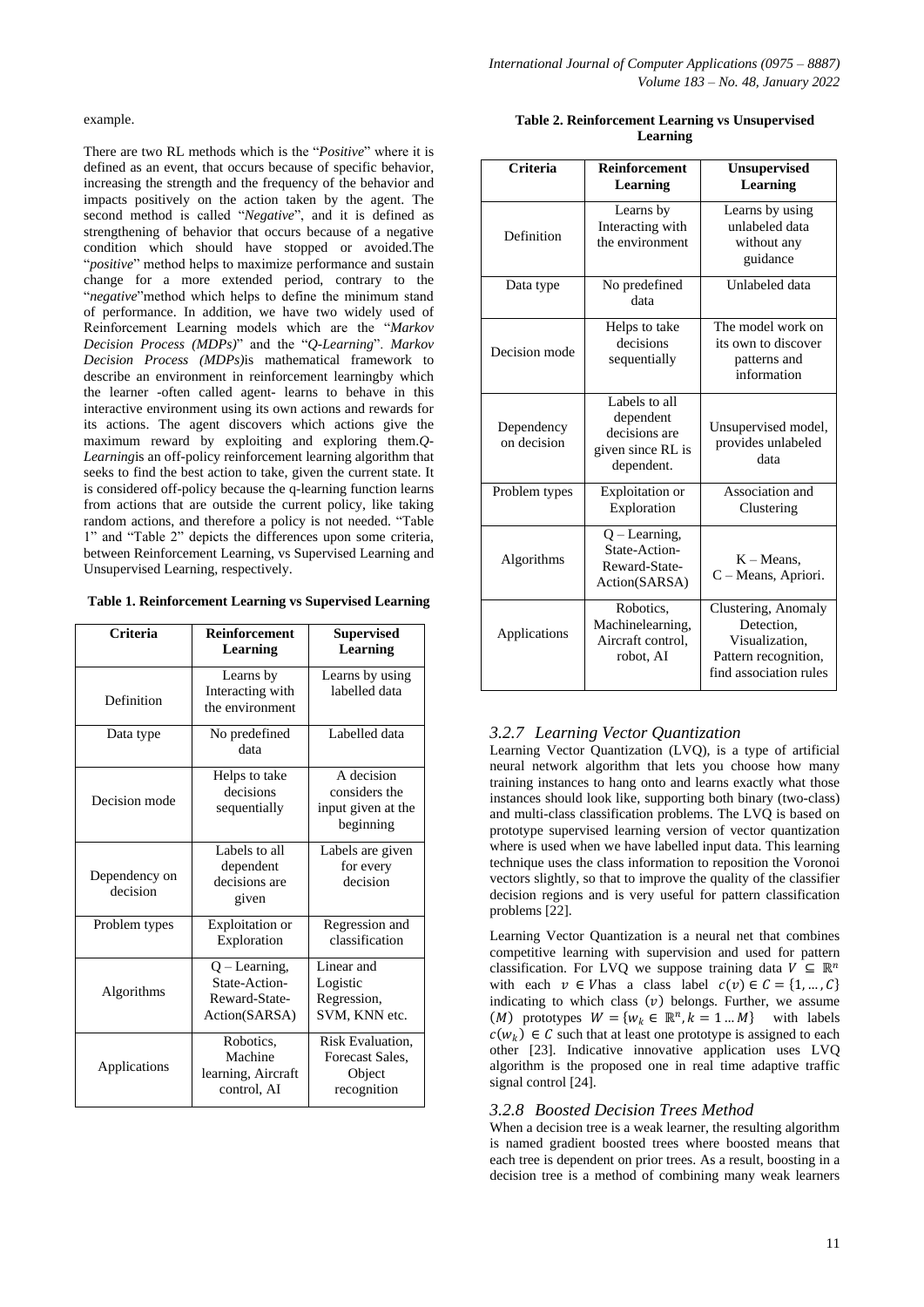(trees) into a strong classifier and tends to improve accuracy with some small risk of less coverage [25], [26]. Each tree attempts to minimize the errors of previous tree.Trees in boosting are weak learners but adding many trees in series, meaning combining a learning algorithm in series, it is achieved a strong learner from many sequentially connected weak learners, making boosting a highly efficient and accurate model.Since trees are added sequentially, boosting algorithms learn slowly. In statistical learning, models that learn slowly perform better. However, the number of trees for instance, in gradient boosting decision trees, is very critical in terms of overfitting whereadding too many trees will cause overfitting so it is very important to stop adding trees at some point.

The theory of a decision tree has the following components: a *root* node which is the first node and the starting point of the tree; *branchesarrows* which connect one node to anothershowing the flow from question to answer. Nodes that have child nodes are called *interior* nodes. *Leaf*or *terminal* nodes are nodes that do not have child nodes and represent a possible value of targetvariable given the variables represented by the path from the *root*. The *branching factor* (b) represents the number of children at each node.

The advantages of Decision Trees (DC) can be summarized as simple to understand and easy to interpret and visualized, where all kinds of data can be handled, making them widely used. DC are considered to be non-parametric meaning that have no assumptions about the data point's space or the classifier's structure. DC are robust since require less effort from users for pre-processing data. They are not influenced by outliers and missing values either.On the other hand, overly complex trees can be developed due to overfitting. Moreover, Decision Trees can be unstable because small variations in the data might result in a completely different tree being generated.In addition, Decision Tree learners create biased trees if some classes are more likely to be predicted or have a higher number of samples to support them. The optimality is one more disadvantage, where the problem of learning an optimal decision tree is known to be NP-complete (nondeterministic polynomial-time complete), since the number of samples or a slight variation in the splitting attribute can change results drastically.

#### **3.3 Regression Analysis**

Regression analysis is a well-known statistical learningtechnique used to estimate the relationship between a dependent variable with one or more independent variables, where the independent variable is used as an assumption input that is changed in order to see the impact on a dependent variable. In other words, Regression Analysis is a data mining process that helps to understand the correlation and independence of the variables to determine which factors matter most and which factors can be ignored and eventually, how these factors influence each other.

There are many types of regression analysis techniques, depending on number of factors such as, the type of target variable, the shape of the regression line, and the number of independent variables.Regression Analysis has a wide range of real-life application such as, financial forecasting, Sales and promotions forecasting. The different types of regression are briefly explained below:

Linear Regression. – Linear regression model comprises of a predictor variable and a dependent variable related to each other in a linear fashion. The general linear regression model can be stated by the equation (19):

*International Journal of Computer Applications (0975 – 8887) Volume 183 – No. 48, January 2022*

$$
y_i = \beta_0 + \beta_1 X_{1i} + \beta_2 X_{2i} + \dots + \beta_k X_{ki} + \varepsilon_i \tag{19}
$$

where  $(\beta_0)$  is the intercept,  $(\beta'_1 s)$  are the slope between (Y) and the  $(X_t)$ , and  $(\varepsilon)$  *pronounced epsilonis* an intercept and  $(\varepsilon)$ the error term that captures errors in measurement of (Y) and the effect on  $(Y)$  of any variables missing from the equation that would contribute to explaining variations in  $(Y)$ . The linear regression should not be used to analyze big size data.

Logistic Regression. –Logistic regression is one of the types of regression analysis technique, which gets used when the dependent variable is discrete for instance (0 or 1), (true or false).This means the target variable can have only two values, and a sigmoid curve denotes the relation between the target variable and the independent variable.

The logistic regression model is based on the logistic function and can be stated by the equation (20):

$$
F(x) = \frac{L}{1 + e^{-k(x - x_0)}}(20)
$$

Where  $(x_0)$ , is the  $(x)$ , value of the sigmoid's midpoint;  $(L)$  is the curve's maximum value; and (k), the logistic growth rate or steepness of the curve.

Logistic regression works best with large data sets that have an almost equal occurrence of values in target variables. The dataset should not contain a high correlation between independent variables (a phenomenon known as multicollinearity), as this will create a problem when ranking the variables.Logistic regression can suffer from *complete separation*. If there is a feature that would perfectly separate the two classes, the logistic regression model can no longer be trainedbecause the weight for that feature would not converge, due to the fact that the optimal weight would be infinite.

Ridge Regression. –Ridge Regression is a model tuning method that is used to analyze any data that suffers from multicollinearity.Ridge Regression performs  $(L_2)$ regularizationand is usually used when there is a high correlation between the independent variables. When multicollinearity occurs, least squares estimates are unbiased. but their variances are large so they may be far from the true value. By adding a degree of bias to the regression estimates, ridge regression reduces the standard errors.

The Ridge Regression formula can be stated below:

$$
\sum_{i=1}^{n} \left( y_i - \sum_{j=1}^{p} x_{ij} \beta_j \right)^2 + \lambda \sum_{j=1}^{p} \beta_j^2 \tag{21}
$$

Where the  $\left[\lambda \sum_{j=1}^{p} \beta_j^2\right]$  represents the L2 regularization element. If lambda is zero, then we get Ordinary Least Squares (OLS).However, the high value of lambda will add too much weight which will result in model *under-fitting,* so it is important how we choose the parameter lambda for our model.Overfitting problems may lead to inaccurate and unstable model building so, a technique that helps minimize the overfitting problem in Machine Leaning (ML) models is known as regularization. Ridge regression uses L2 regularization compared to Lasso regression which uses L1 regularization.

Lasso Regression. – Lasso Regression is like linear regression, but it uses a shrinkage technique where the coefficients of determination are shrunk towards zero. Since the Linear regression gives you regression coefficients as observed in the dataset. The Lasso Regression allows you to shrink or regularize these coefficients to avoid overfitting and make them work better on different datasets.Lasso regression penalizes less important features of your dataset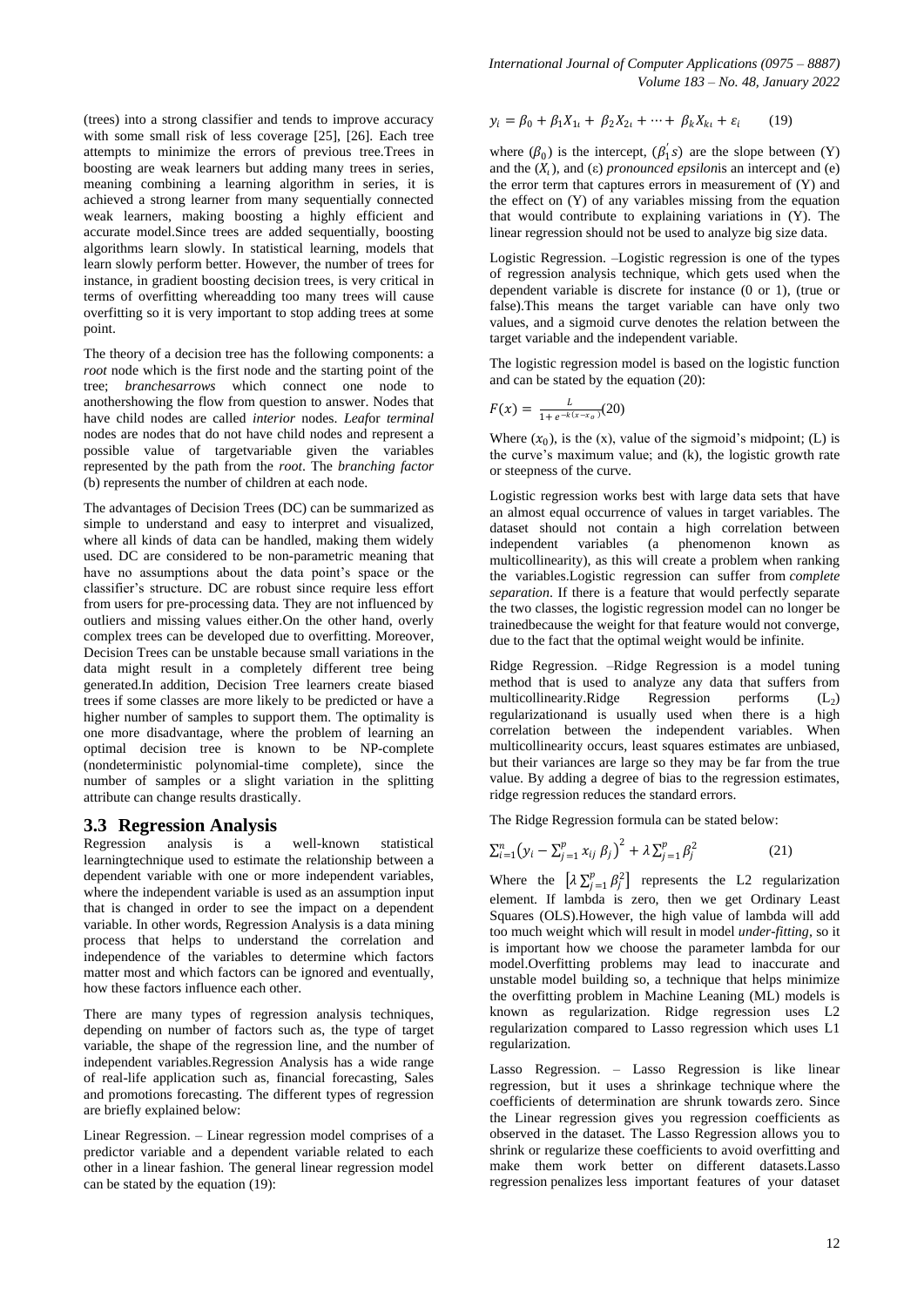and makes their respective coefficients zero, thereby eliminating them. Hence, it provides with the benefit of feature selection and simple model creation. The Lasso Regression formula can be stated below:

$$
\sum_{i=1}^{n} \left( y_i - \sum_j x_{ij} \beta_j \right)^2 + \lambda \sum_{j=1}^{p} \left| \beta_j \right| \tag{22}
$$

Where ( $\lambda$ ) denotes the amount of shrinkage.( $\lambda = 0$ ) implies all features are considered and it is equivalent to the linear regression where only the residual sum of squares is considered to build a predictive model. ( $\lambda = \infty$ ) implies no feature is considered. The bias increases with increase in  $(\lambda)$  and variance increases with decrease in  $(\lambda)$ .

**Table 3. Differences Between Lasso and RidgeRegression**

| <b>RidgeRegression</b>                                                                           | <b>Lasso Regression</b>                                                                                                                      |
|--------------------------------------------------------------------------------------------------|----------------------------------------------------------------------------------------------------------------------------------------------|
| It makes use of the L <sub>2</sub>                                                               | It makes use of the L1                                                                                                                       |
| regularization technique.                                                                        | regularization technique                                                                                                                     |
| It performs feature weight<br>updates as the loss function<br>has an additional squared<br>term. | It performs the feature<br>weight updates as the loss<br>function has an additional<br>term containing the L1<br>norm of the weights vector. |
| It drives down the overall                                                                       | It drives down the overall                                                                                                                   |
| size of the weight values                                                                        | size of the weight values                                                                                                                    |
| during optimization and                                                                          | during optimization and                                                                                                                      |
| reduces overfitting.                                                                             | reduces overfitting.                                                                                                                         |

Polynomial Regression. –Polynomial regression is a model which transforms data points into polynomial features of a given degree, and models them using a linear model. It works in a similar way to multiple linear regression with a little modification but uses a non-linear curve and it is used when data points are present in a non-linear fashion.Polynomial regression is one of several methods of curve fitting, where curve fitting is a process of constructing the best fit line that passes through all the data points, is not a straight line but a curve line.With polynomial regression, the data is approximated using a polynomial function that takes the form (23).

 $f(x) = c_0 + c_1 x + c_2 x^2 ... c_n x^n + residual error$  (23)

Where  $(n)$  is the degree of the polynomial and  $(c)$  is a set of coefficients.

Polynomial Regression provides the best approximation of the relationship between the dependent and independent variable and fits a wide range of curvature. On the other hand, it is very sensitive to the outliers where the presence of one or two outliers in the data can seriously affect the results of the nonlinear analysis. Moreover, there are fewer model validation tools for the detection of outliers in nonlinear regression than there are for linear regression.

# **3.4 Outlier Detection**

An outlier is an observation that diverges from the overall pattern on a sample and mainly indicate a variability in a measurement, experimentalerrors, or a novelty. The outliers can be in two categories, the univariatewhen looking for instance, at a distribution of values in a single feature space, and the multivariance in n-dimensional space. In ndimensional space, there is a need to train a model.Moreover, the outliers can be come out depending on the different type of data: such as point outliers which are single data points that appears far from the rest of the distribution, contextual outliers, that could be noise in data e.g.,background noise

signal when doing speech recognition or collective outlierssuch as a signal that may indicate the discovery of new phenomena.

Most common causes of outliers on a data set could bedata entry errors due to human mistake, or measurement errors due to instrument accuracy, experimental errors, data processing and sampling errors.In machine learning and in any quantitative discipline the quality of data is as important as the quality of a prediction or classification model, that is why, detecting outliers is of a major importance for example in Physics, Economy, Finance, Machine Learning and Cybersecurity.

Some of the most popular methods for outlier detection are the *Z-score or Extreme Value Analysis* (parametric), *Probabilistic and Statistical Modeling* (parametric), *Linear Regression Models*such as *Principal Component Analysis* (PCA), and *Least Median of Squares* (LMS)[27],the *Proximity BasedModels* (non-parametric), *Information Theory Models* and last the *High Dimensional Outlier Detection Methods*.

# **3.5 Predictive Modeling Techniques**

When we refer to Predictive Analytics, we mean the use of statistical and machine learning techniques to identify the likelihood of future outcomes based on historical data with the final purpose to streamline decision making producing new insights. Predictive analytics is used to predict behavior and trends, to understand customers and to improve strategic decision making and business performance. Some of the common uses of predictive analytics includes the domain of *fraud detection and security*, *Marketing*, *Operation* and *Risk Identification*. The most used Predictive Analytics models includes the *Classification Model*, which are best to answer Yes or No questions, the *Clustering Model* which sorts data into separate nested smart based on similar attributes. Using the clustering model, it can be quickly separate customers into similar groups based on common characteristics and devise strategies for each group at a larger scale.*Forecast Model* is another predictive technique which can be applied wherever historical numerical data is available such as a call center to predict how many supports calls, they will receive per hour. Moreover, *Outliers* and *Time Series models* are used as predictive techniques, where anomalous data entries within a dataset are identifiedor identify sequence of datapoints using time as an input parameter, respectively.

Broadly speaking, the common predictive algorithms can by separated into two groups: *Machine Learning* and *Deep Learning*. Machine learning involves structural data, comprise both linear and nonlinear varieties, train more quickly, while nonlinear are better optimized for the problems they are likely to face which is more often nonlinear. Deep Learning is a subset of machine learning that is more popular to deal with audio, video, text, and images.With machine learning predictive modeling, there are several different algorithms that can be applied, where the most common are the *Random Forest*, the *Generalized Linear Model (GLM) for two Values*, the *Gradient Boosted Model (GBM)*, the *K-Means*, and the *Prophet* algorithm.

# **3.6 Sequential Patterns**

Similar to association rules mining, by using sequential patterns mining, it can discoverstatistically interesting and useful patterns and rules in a large-scale table that contains sequences of transactions [28]. A sequential pattern is a frequent subsequence existing in a single sequence or a set of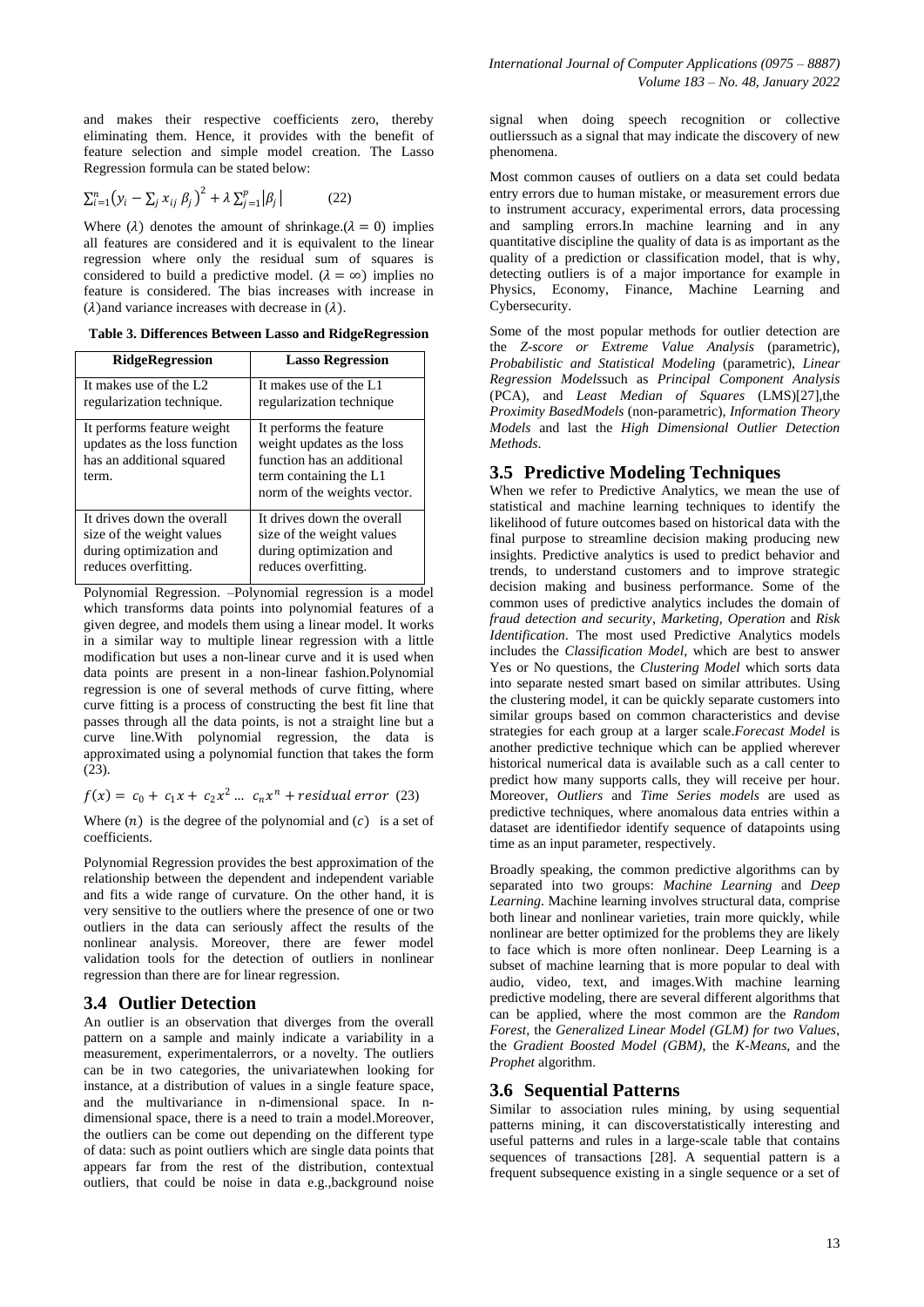sequences. A sequence  $\alpha = \langle \alpha_1 \alpha_2 ... \alpha_n \rangle$  is a subsequence of another sequence  $\beta = \langle b_1 \, b_2 \dots b_m \rangle$  if there exist integers  $1 \leq j_1 < j_2 < \cdots < j_n \leq m$  such that  $\alpha_1 \subseteq b_{j_1}, \alpha_2 \subseteq b_{j_2}$  $, \ldots \alpha_n \subseteq b_{j_n}$  [29].

The algorithms classification suitable and used for sequential pattern mining are the following: *Apriori-like algorithms*, *BFS (Breadth First Search)-based algorithms*, *DFS (Depth First Search)-based algorithms*, *closed sequential pattern-based algorithms*, and *incremental-based algorithms* [30], [32].

The sequential data mining techniques are suitable in *healthcare*where patterns observed in symptoms of a particular disease, and patterns in daily activity and health data, in Education and Web Usage Mining, in Text Mining to discover trends, for text categorization, for document classification and authorship identification. Moreover, the sequential mining techniques are used in Bioinformatics domain for predicting rules for organization of certain elements in genes, for protein function prediction, for gene expression analysis, for protein fold recognition and for motif discovery in DNA sequences.Pattern mining can be used in the field of telecommunications for mining of group patterns from mobile user movement data, for customer behavior prediction, for predicting future location of a mobile user for location-based services and for mining patterns useful for mobile commerce [32].

## **4. CLUSTERING METHOD**

Cluster is a group of objects that belongs to the same class, meaning that similar objects are grouped in one cluster and dissimilar objects are grouped in other clusters based on similarities.

Cluster analysis is a statistical method to group data into subsets with related characteristics to understand the internal structure of the data. Clustering is considered as one of the most important unsupervised learning methods due to the fact that no information is provided about the best answer for any of the object and in fact, it can reveal undetected correlations in a complex data set.Clusters are regions where the density of similar data points is high and in general clusters are seen moreoften in a spherical shape, but it can of any shape. It depends on the type of the algorithm we use which decides how the clusters will be created.

# **4.1 Clustering Categories**

#### *4.1.1 Partitioning Clustering Method*

This method is one of the most popular choices for analysts to create clusters where the clusters are partitioned based upon the characteristics and the similarity of the data point. Partitioning-based clustering algorithms minimize a given clustering criterion by iteratively relocating data points between clusters until a (locally) optimal partition is attained. Since the number of data points in any data set is always finite and, also the number of distinct partitions is finite, the problem of local minima could be avoided by using exhaustive search methods. The number of different partitions for (n)observations into (K)groups is a Stirling number of the second kind, which is given by the following form (23):

$$
S\binom{K}{n} = \frac{1}{\kappa!} \sum_{i=0}^{i=K} (-1)^{K-i} \binom{K}{i} i^n \qquad (23)
$$

From the above can be seen that enumeration of all possible partitions is impossible for even relatively small problems and moreover the problem is even more demanding when additionally, the number of clusters is unknown. As a result, the number of different combinations is the sum of the Stirling numbers of the second kind (24).

$$
\sum_{i=1}^{i=K_{max}} S(i) \qquad (24)
$$

Where  $(K_{max})$  is the maximum number of cluster and it is obvious that  $K_{max} \leq n$ 

Therefore, more practical approach than exhaustive search is the iterative optimization.The advantages and disadvantages of Partitioning Clustering Method are presented below in "Table 4".

| Table 4. Partitioning Clustering Method(pros and cons) |  |
|--------------------------------------------------------|--|
|--------------------------------------------------------|--|

| <b>Partitioning Clustering Method</b>                                               |                                                                                                                  |  |
|-------------------------------------------------------------------------------------|------------------------------------------------------------------------------------------------------------------|--|
| <b>Advantages</b>                                                                   | <b>Disadvantages</b>                                                                                             |  |
| scalable<br>and<br>Relatively<br>simplicity                                         | Poor cluster descriptors and<br>often<br>requires<br>long<br>computation time                                    |  |
| Suitable for datasets with<br>compact spherical clusters<br>that are well-separated | High sensitivity<br>to<br>initialization phase, noise,<br>and outliers since it works<br>with squared distances. |  |
| Optimal for certain criteria                                                        | Needs initial K (objects)<br>and has long computational<br>time                                                  |  |

The algorithms that fall into this category are as follows:

K-Means Clustering Algorithm. –K-Means clustering is one of the most widely used algorithms where the value (k) is defined by the user. Basically, K-Means is an iterative process that divides a given data set into (K) disjoint groups based upon the distance metric used for the clustering. In other words, the algorithm adjusts the assignment of objects to the closest current cluster mean until no new assignments of objects to clusters can be madeunder a new iterative process [33]. K-means is perhaps the most widely used clustering principle, and especially, the best-known of the partitioningbased clustering methods that utilize prototypes for cluster presentation.Even that the simplicity is a good advantage, it has some major drawbacks such as: it is very hard to specify number of clusters in advance, and due to the fact that it works with squared distances, it's also sensitive to outliers. K-Means algorithm has linear time complexity, and it can be used with large datasets conveniently. As an unsupervised clustering algorithm K-Means provides many benefits with unlabeled big data. For instance,even if the data has no labels (class values or targets) or even column headers, K-Means will still successfully cluster the data. K-Means is also very easy to use by using default parameters in the Scikit-Learn implementation such as number of clusters where (8)is by default, the maximum iterations where (300) is by default), and like the initial centroid initialization where is 10 by default. All these default parameters can easily be adjusted later on to suit the task goals.Moreover, K-Means returns clusters which can be easily interpreted and even visualized*.*  Just a few examples use cases could be "customer *segmentation*‖, ―*logistic optimization*‖, ―*user suggestions*‖, ―*patient management*‖, ―*trial management*‖ and ―*fraud*  detection". On the other hand, K-Means, introduces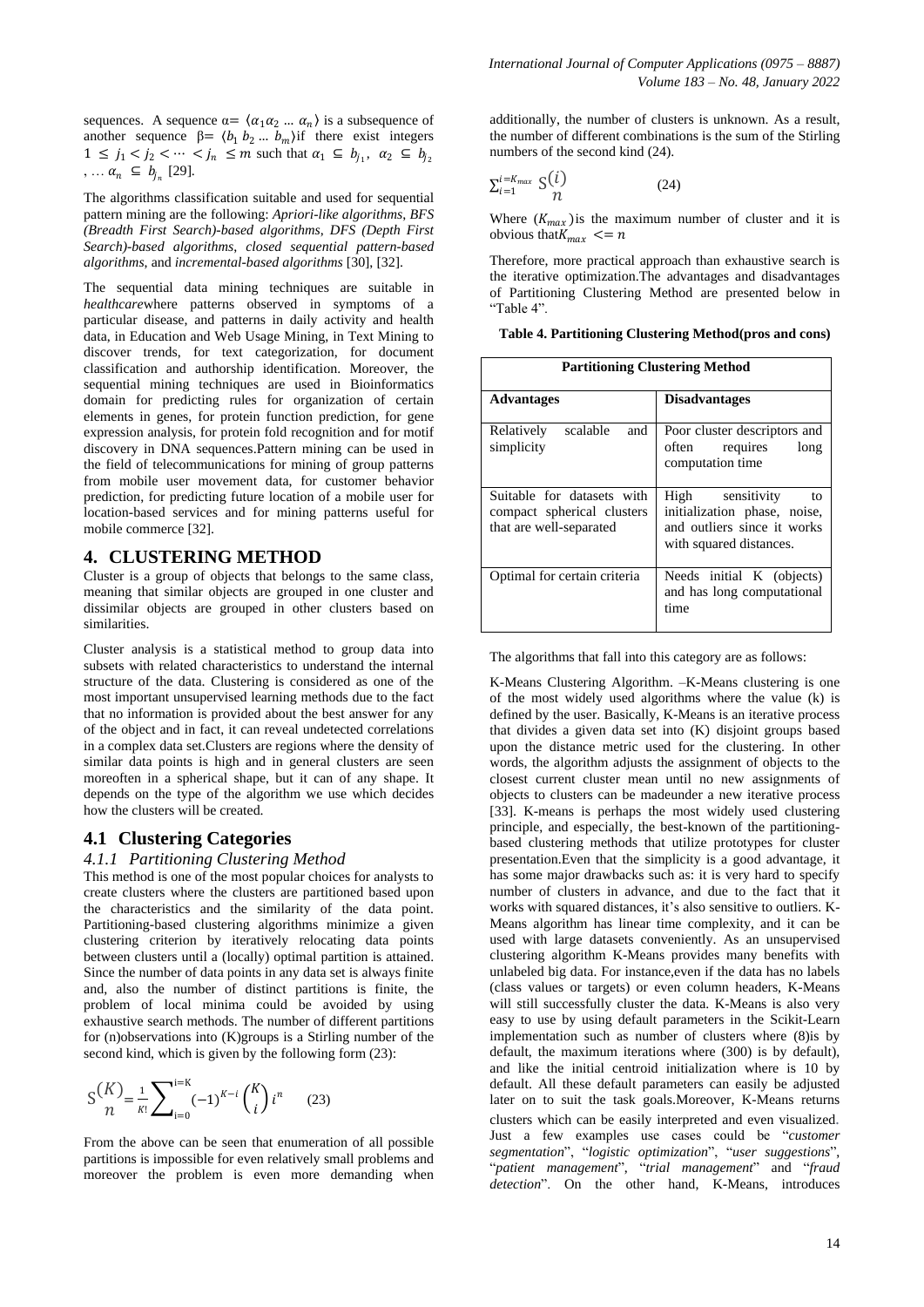drawbacks such as: "Result repeatability" where K-Means algorithm results will differ based due to random centroid initialization. Apart from the fact that K-Means Algorithm needs manual intervention in some parameters (e.g *n\_clusters*need to be optimized, adjusted, and reassessed a few times, or *max\_iter* and *init*), K-Means algorithm creates spherical clusters that cover the whole dataset without be possible to exclude outliers or certain sample groups.

In summation, the K-Means advantages, and disadvantages can be depicted in the "Table 5" below:

#### **Table 5. K-Means(pros and cons)**

| <b>K-Means advantages and disadvantages</b>                                                                                                                                                                                |                                                                                                                                                                                                                                        |  |
|----------------------------------------------------------------------------------------------------------------------------------------------------------------------------------------------------------------------------|----------------------------------------------------------------------------------------------------------------------------------------------------------------------------------------------------------------------------------------|--|
| <b>Advantages</b>                                                                                                                                                                                                          | <b>Disadvantages</b>                                                                                                                                                                                                                   |  |
| It's very simple and flexible<br>identify unknown groups of<br>data from complex data<br>sets.                                                                                                                             | Difficult to predict K-value<br>and does not work well<br>with clusters of different<br>size and density                                                                                                                               |  |
| If variables are huge, then<br>K-Means is most of the<br>times<br>computationally<br>faster than hierarchical<br>clustering, if we keep k<br>smalls.<br>Optimal for certain criteria<br>and suitable in a large<br>dataset | Needs initial K (objects)<br>and has long computational<br>time. When dealing with a<br>large dataset, conducting a<br>dendrogram technique will<br>crash the computer due to a<br>lot of computational load<br>and Ram limits         |  |
| It's efficient at segmenting<br>the large data set depending<br>the<br>shape of<br>the<br>on<br>clusters. K-means work<br>well in hyper-spherical<br>clusters                                                              | doesn't<br>allow<br>K-means<br>development of an optimal<br>set of clusters<br>and<br>for<br>effective results, you should<br>decide<br>on the clusters<br>before                                                                      |  |
| Compared to hierarchical<br>algorithms,<br>k-means<br>produce tighter clusters<br>especially with globular<br>clusters                                                                                                     | Lacks consistency where. A<br>random choice of cluster<br>patterns yields different<br>clustering results. K-means<br>algorithm can be performed<br>in numerical data only.                                                            |  |
| K-means segmentation is<br>linear in the number of data<br>objects thus increasing<br>execution time. Generalize<br>to cluster of different<br>shapes and sizes, for<br>instance elliptical clusters.                      | It produces cluster with<br>uniform size even when the<br>input data has different<br>sizes and it's very sensitive<br>to scale where rescaling the<br>datasetvia normalization or<br>standardization will change<br>the final results |  |

PAM(K-Medoids)Algorithm. –Partitioning Around

Medoids(PAM) Algorithm was introduced by Kaufman and Rousseeuw based on  $(k)$  representative objects, named medoids, among the objects of the dataset [34].In k-medoids clustering, each cluster is represented by one of the data points in the cluster.These points are named cluster medoids.The term medoid refers to an object within a cluster for which average dissimilarity between it and all the other members of the cluster are minimal. It corresponds to the most centrally located point in the cluster.Objects are tentatively defined as medoids and are placed into a set  $(S)$  of selected objects. If (0) is the set of objects that the set  $U =$  $0 - S$  is the set of unselected objects. The aim of the

algorithm is to minimize the average dissimilarity of objects to their closest selected object, hence, to find themost centrally located objects withinthe clusters.K-Medoids can be considered as a robust alternative to k-means clustering, meaning that the algorithm is less sensitive to noise and outliers, compared to k-means. This is due to the fact that it uses medoids as cluster centers instead of means used in kmeans method.The k-medoids algorithm requires the user to specify the  $(k)$ , and the number of clusters to be generatedwhere the silhouette method is a nice approach to determine the optimal number of clusters. The complexity of k-Medoids is  $O(N^2 K T)$  where (N) is the number of samples,  $(T)$  is the number of iterations and  $(K)$  is the number of clusters, and this makes it more suitable for smaller datasets compared to k-means which is  $O(NKT)$ .

The advantages and disadvantages of K-Medoids Method are presented below in "Table 6".

|  | Table 6. K-Medoids (pros and cons) |  |
|--|------------------------------------|--|
|--|------------------------------------|--|

| K-Medoids advantages and disadvantages                                                             |                                                                                                                                                     |  |
|----------------------------------------------------------------------------------------------------|-----------------------------------------------------------------------------------------------------------------------------------------------------|--|
| <b>Advantages</b>                                                                                  | <b>Disadvantages</b>                                                                                                                                |  |
| K-Medoidscan be<br>more<br>robust that k-means in the<br>presence of noise<br>and<br>outliers.     | K-Medoids is not suitable<br>for clustering non-spherical<br>(arbitrary shaped) groups of<br>objects.                                               |  |
| K-Medoids is efficiently for<br>small datasets while does<br>not scale well for large<br>datasets. | K-Medoidsmay obtain<br>different results<br>for<br>different runs on the same<br>dataset because<br>the<br>first $k$ medoids are chosen<br>randomly |  |
| K-Medoids is more flexible<br>as it can use any similarity<br>measure.                             | In k-Medoids, there is a<br>need to specify the value<br>$(k)$ (the number of clusters)<br>in advance                                               |  |

CLARA Algorithm.–Clustering Large Applications (CLARA) Algorithm, is an extension to k-Medoids (PAM) methods dealing with data, comprising a large number ofobjectsin order to reduce computing time and RAM storage problem using the sampling approach.

In CLARA concept, instead of finding medoids for the entire data set, this algorithm considers a small sample of the data with fixed size and applies the PAM algorithm to generate an optimal set of medoids for the sample. The algorithm repeats the sampling and clustering processes a pre-specified number of times in order to minimize the sampling bias. The outcome of this iteration corresponds to the set of medoids with the minimal cost.

## *4.1.2 Hierarchical Clustering Method*

Hierarchical Clustering algorithms can be Agglomerative (bottom-up approach) or divisive (also called as Top-Down Approach) and groups the clusters based on the distance metrics.

In Agglomerative clustering, each data point acts as a cluster initially and then pair of clusters successfully merged one by one until all clusters have been merged into one big cluster containing all objects. The result is a tree-based representation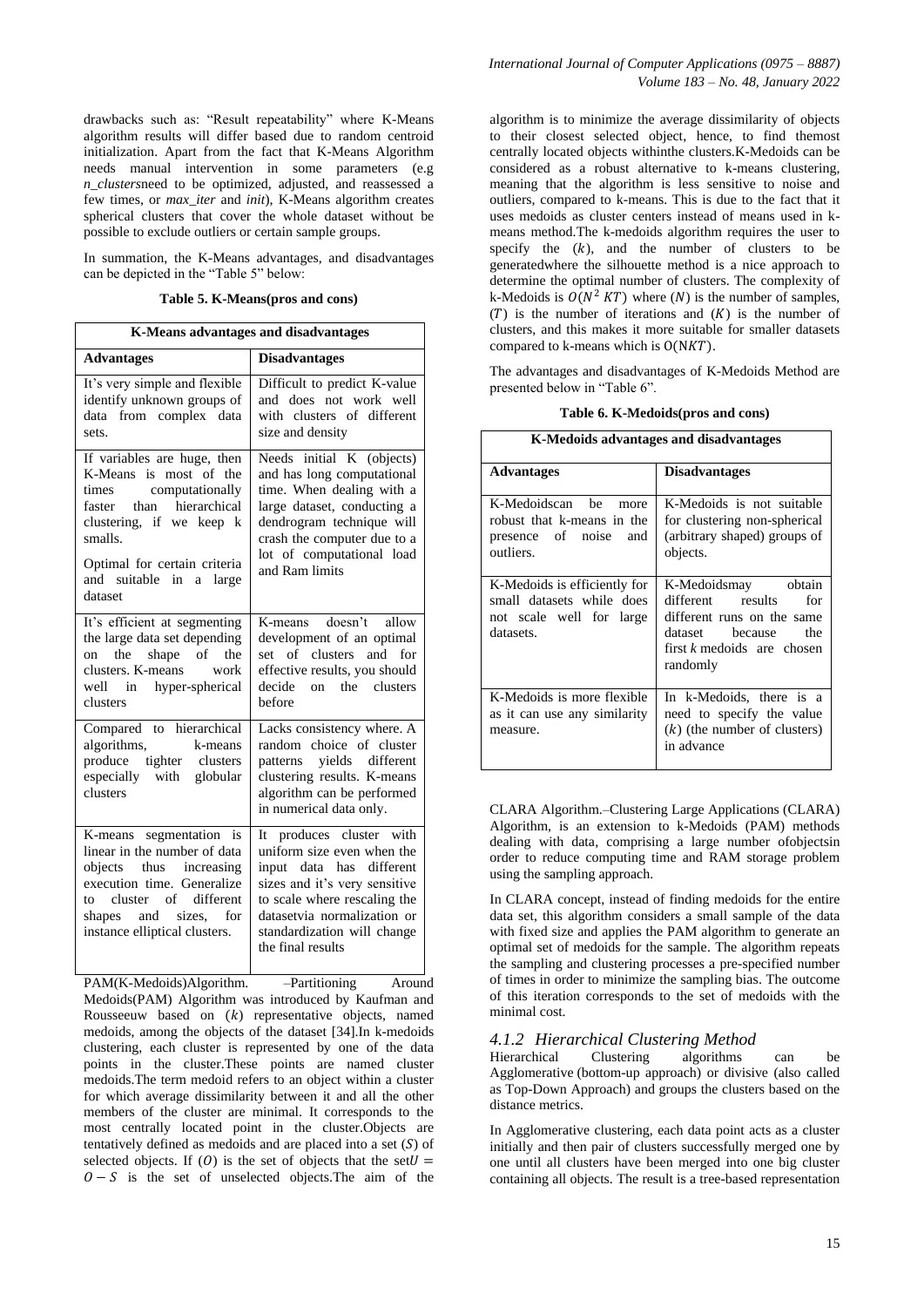of the objects, named dendrogram.

Divisive is the opposite of Agglomerativeit starts off with all the points into one cluster and divides them to create more clusters.

A key step in a hierarchical clustering is to select a distance measure such as the Manhattan distance, which is equal to the sum of absolute distances for each variable. A more common

measure is Euclidean distance, computed by finding the square of the distance between each variable, summing the squares, and finding the square root of that sum [35].

The advantages and disadvantages of Hierarchical Clustering Method are presented below in "Table 6".

| Table 6. Hierarchical Clustering Method(pros and cons) |  |  |  |
|--------------------------------------------------------|--|--|--|
|--------------------------------------------------------|--|--|--|

| <b>Hierarchical Clustering Method</b>                                                 |                                                                                             |  |
|---------------------------------------------------------------------------------------|---------------------------------------------------------------------------------------------|--|
| <b>Advantages</b>                                                                     | <b>Disadvantages</b>                                                                        |  |
| Fast computation and there<br>is no need to pre-define the<br>number of clusters (k). | Hard to define levels for<br>clusters. Sensitivity to noise<br>and outliers                 |  |
| Embedded flexibility<br>regarding the level<br>of<br>granularity.                     | Rigid, cannot correct later<br>for erroneous decisions<br>made earlier.                     |  |
| Very well suited in terms of<br>problems involving point<br>linkages.                 | No ability to<br>make<br>corrections when<br>the<br>splitting/merging decision<br>is taken. |  |
| Accepts any valid measure<br>of distance                                              | Lack of interpretability in<br>terms of the cluster<br>descriptors.                         |  |
| Good for data visualization<br>providing hierarchical<br>relation between clusters.   | It cannot perform well on a<br>large database                                               |  |

Some typical examples of Hierarchical Clustering algorithms are the following:

CURE Algorithm.– Clustering Using REpresentatives (CURE) is an efficient agglomerative hierarchical clustering algorithm suitable for large datasets, that adopts a balance between centroid based and all point extremes. It starts with a single point cluster, and moves to merge with another cluster, until the desired number of clusters are formed. CURE algorithm, instead of using one point centroid, as in most of data mining algorithms, uses a set of well-defined representative points, so that to efficiently handle the clusters and eliminate the outliers. Compared with K-means clustering, it is more robust to outliers and capable of identifying clusters having non-spherical shapes and size variances. CURE is robust to outliers and can handle large datasets by combining random sampling and partitioning method. Contrary to K-means, CURE supports non-spherical shaped clusters and densities with the disadvantage that cannot handle differing densities. In addition, compared with k-means which deals with data points in spherical datasets, CURE algorithm deals with outliers of non-spherical clusters with random sampling and partitioningto reliably find clusters of arbitrary shape and size.

ROCK Algorithm.– The RObust Clustering using linKs

(ROCK) is a robust agglomerative hierarchical-clustering algorithm based on the notion of links. It is suitable for handling large datasets and most suitable for clustering data that have Boolean and categorical attributes. In this algorithm, cluster similarity is based on the number of points from different clusters that have neighbors in common. The concept of *links* is to measure the similarity/proximity between a pair of data points, where the ROCK algorithm employs links and not distances when merging clusters. ROCK algorithm performs well on real and synthetic categorical dataset, and respectably on time-series data compared to traditional algorithms.

CHAMELEON Algorithm.–CHAMELEONis an agglomerative hierarchical clustering algorithm that uses dynamic modeling in which measures the similarity of two cluster on a dynamic model approach.Adapt to the characteristics of the data set to find the natural clusters where the main property is the relative closeness and relative interconnectivity of the cluster. Two clusters are merged only if the interconnectivity and closeness (proximity) between two clusters are high relative to the internal interconnectivity of the clusters and closeness of items within the clusters.CHAMELEON works by using a two-phase algorithm so that to find the clusters in the datasets. At first phase uses a graph partitioning algorithm to cluster the data into a large number of small sub-clusters where in second phase uses an agglomerative hierarchical clustering algorithm to find the actual clusters by iteratively merges subclusters based on their similarity.The key advantage of the CHAMELEON algorithm is that it determines the pair of most similar sub-clusters by considering both the interconnectivity as well as the closeness of the clusters.One of the areas of application is spatial datasets.

#### *4.1.3 Density Based Clustering Method*

An interesting property of density-based clustering is that these algorithms do not assume clusters to have a particular shape.In this method the clusters are created based on the density of the data points represented in the data space, namely, the density-based clustering algorithm considers cluster as a dense area separated by sparse area in data space.The data points in the sparse regionare considered as noise or outliers. This clustering method creates clusters of arbitrary shapes.Partition-based and hierarchical clustering techniques are highly efficient with normal shaped clusters. Moreover, when it comes to arbitrary shaped clusters or detecting outliers, density-based techniques are more efficient and in particular, are very efficient at finding high-density regions and outliers.

The advantages and disadvantages of Density Based Clustering Method are presented below in "Table 7".

| <b>Density Based Clustering Method</b>                                                             |                                                                                |
|----------------------------------------------------------------------------------------------------|--------------------------------------------------------------------------------|
| <b>Advantages</b>                                                                                  | <b>Disadvantages</b>                                                           |
| There is no need to require<br>a-priori specification<br>of<br>number of clusters<br>in<br>advance | Cannot perform well and<br>not suitable with large<br>differences in densities |
| Ability to identify noise<br>data while clustering and to<br>find<br>arbitrarily<br>shaped         | Not suitable for<br>high<br>dimensional data in case of                        |

**Table 7. Density Based Clustering Method(pros and cons)**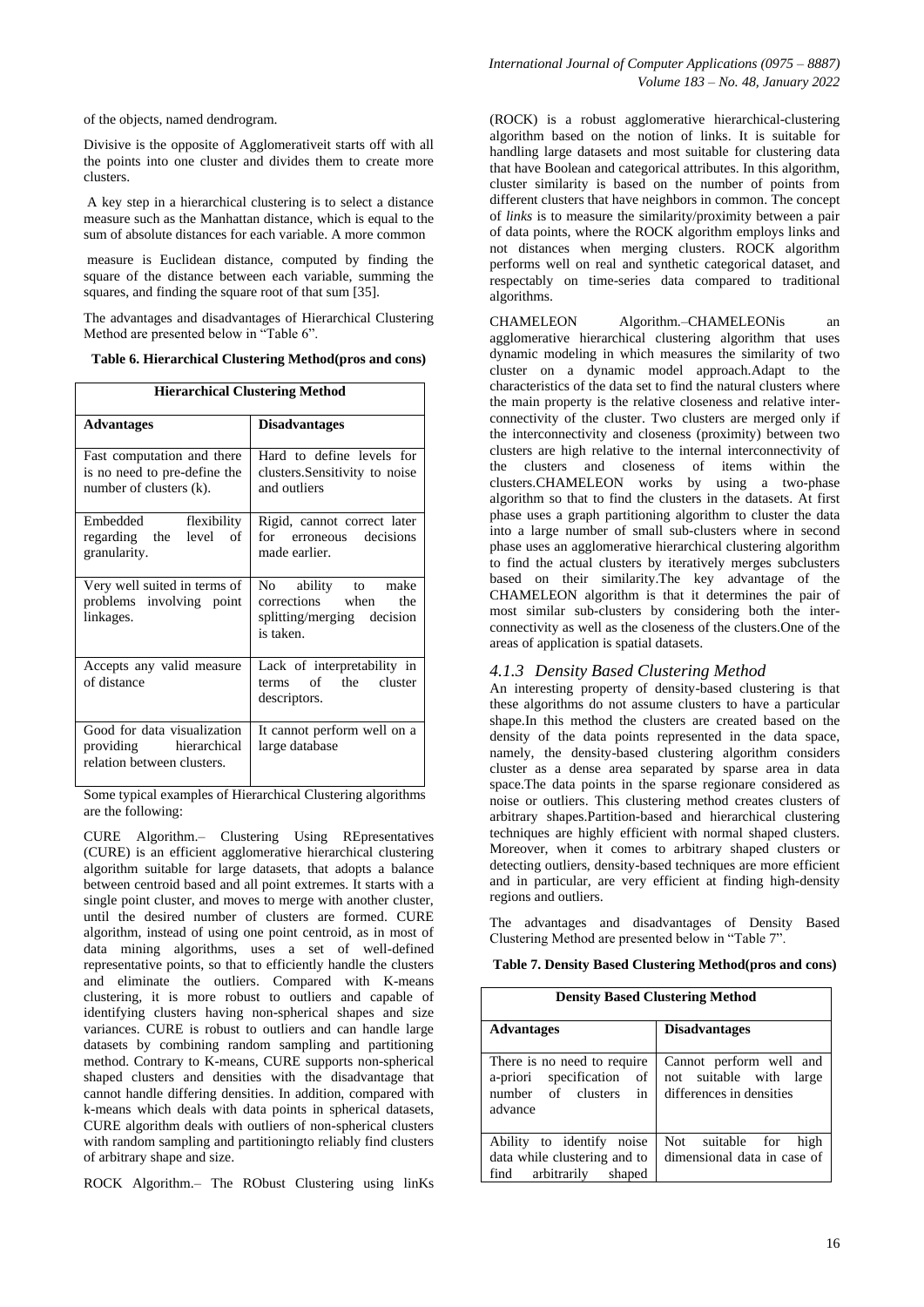| clusters                   | <b>DBSCAN</b> and <b>OPTICS</b> |
|----------------------------|---------------------------------|
| Works well in presence of  | Sensitive to                    |
| noisein case of OPTICS but | density                         |
| not well in case of        | parameters that should be       |
| <b>DBSCAN</b>              | selected carefully              |

Some typical examples of Density Based Clustering algorithms are the following:

DBSCAN Algorithm. –The Density-Based Spatial Clustering of Applications with Noise Algorithm(DBSCAN)is particularly suited to deal with large datasets, with noise, and is able to identify clusters with different sizes and shapes. The DBSCAN is the most well-known density-based clustering algorithm first introduced in 1996 by Ester et.al [36]. Unlike k-means, DBSCAN does not require the number of clusters as a parameter, where it infers the number of clusters based on the data, and it can discover clusters of arbitrary shape.The DBSCAN algorithm is the fastest of the clustering methods, provided that there is a very clear *Search Distance* to use. The advantages can be summarized as such: DBSCAN does not require a-priori specification of number of clusters, is able to identify noise data while clustering and to find arbitrarily size and arbitrarily shaped clusters. The disadvantages can be summarized as such: DBSCAN fails in case of varying density clusters, and in case of neck type of dataset and moreover, does not work well in case of high dimensional data.

OPTICS Algorithm. – The Ordering Points to Identify Clustering Structure (OPTICS) Algorithm, works as an extension of DBSCAN. The only difference is that it does not assign cluster memberships but stores the order in which the points are processed meaning that for each object stores the *Core Distance* and the *Reachability distance*. The main idea of OPTICS algorithm is similar to DBSCAN, but it addresses one of DBSCAN's major weaknesses: the problem of detecting meaningful clusters in data of varying density. In order to do that, the points of the database are ordered in a way that spatially closest points become neighbors in the ordering. Moreover, for each point a special distance is stored which represents the density that must be accepted for a cluster so as both points belong to the same cluster.

Like DBSCAN, OPTICS requires two parameters: the  $\epsilon$ )which describes the maximum distance to consider and the ( $MinPts$ ) which describes the number of points needed to form a cluster. The key parameter to DBSCAN and OPTICS is the  $(MinPts)$  parameter which roughly controls the minimum size of a cluster. If this parameter is set too low everything will become clusters where if is set too high at some point there won't be any clusters anymore, but only noise.OPTICS clustering method require more memory to determine the next data point which is closest to the point currently being processed in terms of Reachability Distance. As a result, requires more computational power because the nearest neighbor queries are more complicated compared to radius queries in DBSCAN. Moreover, the OPTICS clustering technique does not need to maintain the  $\epsilon$ ) parameter and is relatively insensitive to parameter settings.

## *4.1.4 Model Based Clustering Method*

Model-based clustering is a statistical approach to data clusteringassuming that data points are generated according to a certain probability distribution model, and the clusteringprocess is to adapt all data points to some predefined mathematical models. As a result, the algorithms that falls in this category, can automatically identify the number of clusters and outliers in data points according to the selected mathematical model.However, the noise and outliers are considered while calculating the standard statistics for having robust clustering.In order to form clusters, these clustering methods are classified into two categories: *Statistical* and *Neural Network* approach methods. In the *statistical* approach the model-based algorithms follow probability measures to determine clusters and in *Neural Network* approach, input and output are associated with unit carrying weights.

Representative algorithms that fall into this category are as follows:

GMM Algorithm. – Gaussian mixture model (GMM) algorithm is based on the probability model where the data is decomposed into several models based on the Gaussian probability density function. The GMM algorithm results are expressed in terms of probabilities, which are more visual and can be used to predict in a certain area of interest based on these probabilities. On the other hand, it is necessary to use complete sample information for prediction and lose effectiveness in high-dimensional space and this is considered as a disadvantage.

SOM Algorithm. –Self Organized Maps (SOM) algorithm is based on neural network modelthe input layer receives input signals, and the output layer is arranged by a neuron into a two-dimensional node matrix in a certain way. SOM algorithm has the advantage to map to a two-dimensional plane to achieve visualization and obtain higher-quality clustering results. On the other hand, as a disadvantage is that the calculation complexity is high, and the result depends to a certain extent on the choice of experience.

## *4.1.5 Grid Based Clustering Method*

In grid-based clustering, the dataset is represented into a grid structure which comprises of grids (also named cells) to design a grid-structure.Grid-based methods work in the object space instead of dividing the data into a grid where grid is divided based on data characteristic.After partitioning the datasets into cells, it computes the density of the cells which helps in identifying the clusters.One of the greatest advantages of these algorithms is its reduction in computational complexity. They are more concerned with the value space surrounding the data points rather than the data points themselves. The Grid-based clustering method has fast time of processing than another way and depends on the number of cells in the space of quantized each dimension.Moreover, it applies to any attribute type and provides flexibility related to the level of granularity.

Representative algorithms that fall into this category are as follows:

STING Algorithm. – Statistical Information Grid Approach (STING) Algorithm, the dataset is divided recursively in a hierarchical manner where each cell is further sub-divided into a different number of cells capturing in turn the statistical measures of the cells. STING Algorithm has high efficiency and low time complexity. On the other hand, the fact that the clustering quality is affected by the granularity of the bottom layer of the grid structure, can be considered a disadvantage.

WaveCluster Algorithm. – In this algorithm, the dataspace is represented in form of wavelets where contains a ndimensional signal helping to identify the clusters. The parts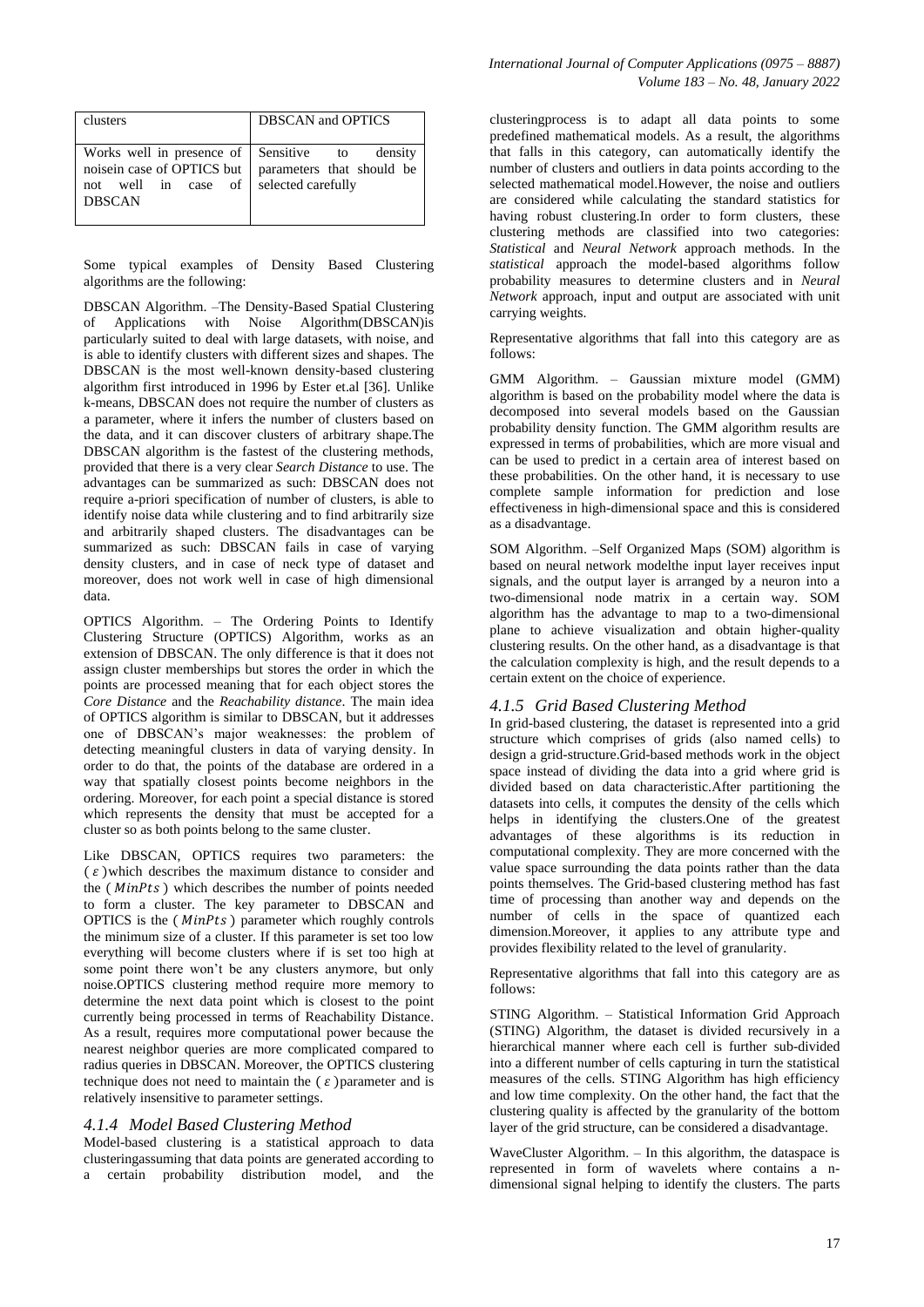of the signal with a lower frequency and highamplitude indicate that the data points are concentrated representing clusters that identified by the algorithm. The WaveCluster Algorithm is a fast multi-resolution algorithm where highresolutioncan obtain detailed information, and low-resolution can obtain contour information. when the processed clusters have no obvious edges the clustering effect is poor, and this can be considered as a disadvantage.

CLIQUE Algorithm. – Clustering in Quest (CLIQUE) Algorithm is a *density-based* and *grid-based* subspace clustering algorithm. *Grid-based* because it discretizes the data space through a grid and estimates the density by counting the number of points in a grid cell. D*ensity-based* since a cluster is a maximal set of connected dense units in a subspace. The CLIQUE algorithm discovers minimal descriptions of the clusters and automatically identifies subspaces of a high dimensional data space that allow better clustering than original space using the Apriori principle.CLIQUE Algorithm is good at handling highdimensional data and large datasets but has the disadvantage of having low the accuracy of clustering. Another weakness as it happens in all grid-based clustering approaches, the quality of the results crucially depends on the appropriate choice of the number and width of the partitions and grid cells

## **5. CONCLUSION**

The structured data accounts for less than 20 percent of all data whereas a much bigger percentage of all the data is unstructured data in our world. In this paper, it is clear thatnot all the algorithms are suited for all kind ofdatasets. There are different tools, data mining algorithms and methods which are used to analyze the datasets and as result, the choice of the best algorithm to use for a particular analytical task is a big challenge to data mining researchers.

The supervised learning algorithms are those for which the class attribute values for the dataset are known before runningthe algorithm. These kinds of datasets are named labelled data or training data. Classification for example, is a popular data mining technique referred to as a supervised learning technique because an example dataset is used to learn the structure of the groups. Examples of supervised learning algorithms commonly used in data mining are the Classification category (*Decision tree Learning*, *Naive Bayes Classifiers*, *K-Nearest Neighbor*, *Support Vector Machine* etc. algorithms), Regression category (*Linear and Logistic regression*, etc. algorithms).

In the unsupervised learning algorithms, there is no need for users to supervise the model and instead the model work on its own to discover patterns and information that was previously undetected. Association Rule Learning for instance, is one of the unsupervised data mining techniques in which an item set is defined as a collection of one or more itemsthat is used to discover relationships between variables in datasets. Normally when discussing the unsupervisedlearning, most researchers focus on clustering.In clustering, the data is often unlabeled where the label for eachinstance is not known to the clustering algorithm, and this is main difference between supervised and unsupervisedlearningExamples of unsupervised learning algorithms commonly used in data mining are Clustering category (*K-Means*, *Density based*, *Apriori* etc. algorithms).

In bottom line, Data mining techniques such as classification, clustering, prediction, association, etc., it helps to find the patterns, forecasting, discovery of knowledge etc., in different business domain to decide upon the future trends in

businesses to grow.

# **6. FUTURE WORK**

The current review acts as a guideline to data mining researchers to have an outlook on what algorithms to choose based on their needs and based on the given datasets. The next step is to design and deploy a High-Performance Computer (HPC) based on Raspberry Pi 4, to benchmark the efficiency of a Beowulf, Hadoop, and Spark Cluster architectures suited to deal with Big Data Analytics needs [37], [38]. Following the successful results referred above, the final goal is to proceed with a comparative study on various clustering Algorithms, Bringing HPC to Big Data Algorithms. For instance, a comparative study between parallel K-Means and K-Medoids using Message Passing Interface (MPI) and MapReduce in a Hadoop architecture would be very interesting topic to see the results when the computes nodes are increased gradually in terms of computing performance [38]. Moreover, a survey of parallel Clustering Algorithms based on Spark architecturewith Raspberry Pi 4 would be another very interesting topic to see the results when the computes nodes are increased gradually in terms of computing performance.

## **7. ACKNOWLEDGMENTS**

My sincere gratitude to assistance Professor Ioannis S. Barbounakisfor the precious suggestions, and knowledge contribution for the successful completion of this paper.

## **8. REFERENCES**

- [1] X. Zhu, B. Song, Y. Ni, Y. Ren, R. Li, (2016). Business Trends in the Digital Era:Evolution of Theories and Applications, Springer.
- [2] Laney, D. (2001) 3D Data Management: Controlling Data Volume, Velocity and Variety. META Group Research Note, 6.
- [3] McAfee, A. and Brynjolfsson, E. (2012). Big Data. The Management Revolution. Harvard Business Review, 90(10), pp. 60–9.
- [4] Volume of data/information created, captured, copied, and consumed worldwide from 2010 to 2024. Statista 2020. [Online]. Available:https://www.statista.com/statistics/871513/wor ldwide-data-created/.
- [5] Brands, K. (2014). Big Data and Business Intelligence for Management Accountants. Strategic Finance, 96(6), pp. 64–5.
- [6] Gandomi, A. and Haider, M. (2015). Beyond the hype: Big Data concepts, methods, and analysis. International Journal of Information Management, 35(2), pp. 137–44.
- [7] Hashem, I.A.T., Yaqoob, I., Anuar, N.B., Mokhtar, S., Gani, A. and Khan, S.U. (2015). The rise of "Big Data" on cloud computing: Review and open research issues. Information Systems, 47(1), pp. 98–115.
- [8] Bendler, J., Wagner, S., Brandt, T. and Neumann, D. (2014). Taming uncertainty in Big Data: Evidence from social media in Urban Areas. Business & Information Systems Engineering, 6(5), pp. 279–88
- [9] Ishwarappa, K. and Anuradha, J. (2015). A Brief Introduction on Big Data 5Vs Characteristics and Hadoop Technology. Procedia Computer Science, 48(1), pp. 319–324.